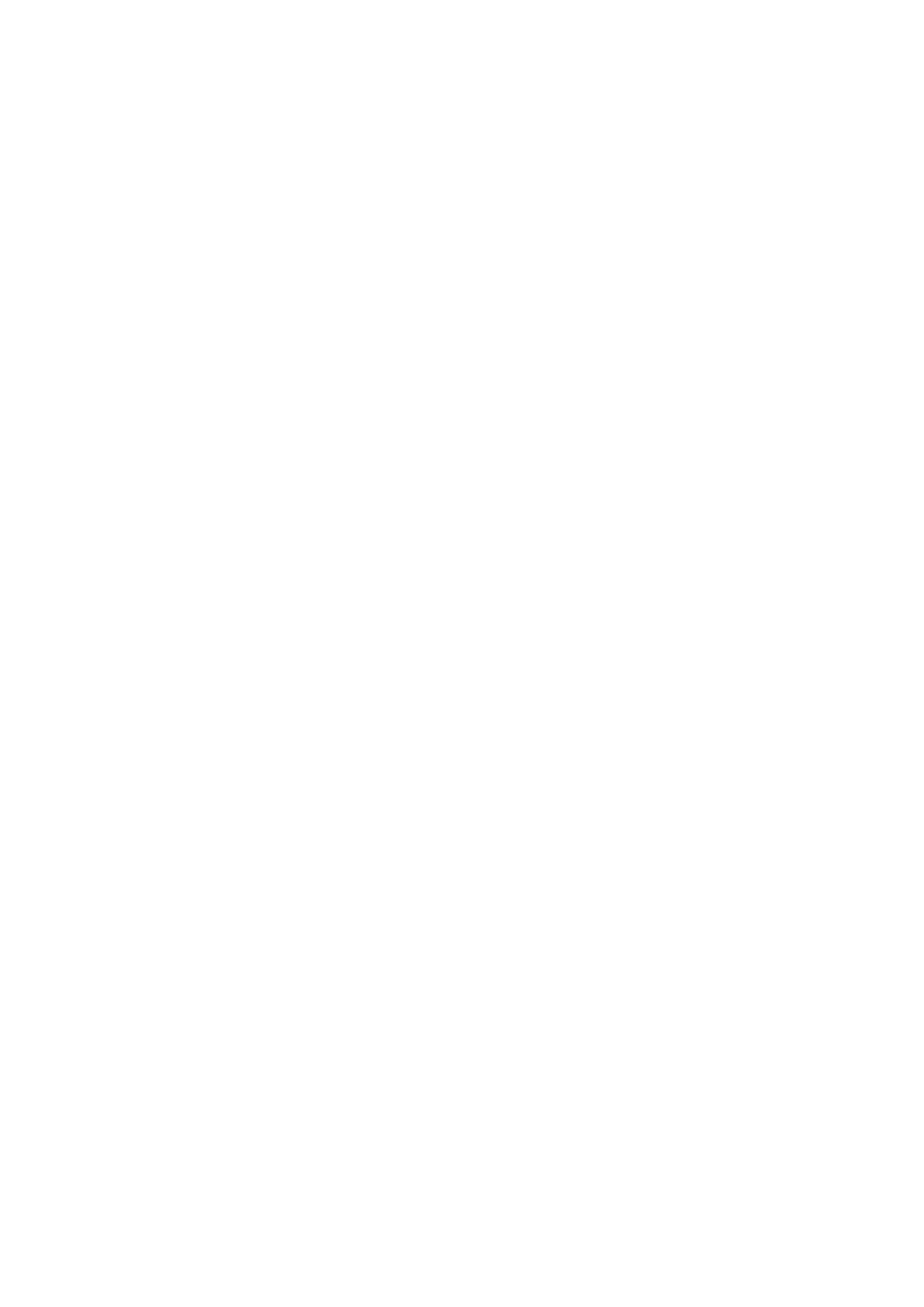



# **Table of contents**

| The importance of nowcasting in the WMO WWRP strategy                                                                                                                           | $\mathbf{3}$   |
|---------------------------------------------------------------------------------------------------------------------------------------------------------------------------------|----------------|
| The EUMETNET ASIST project                                                                                                                                                      | 3              |
| Use of Applications in Nowcasting and Very Short Range Forecasting in Europe -                                                                                                  |                |
| a Study within the Framework of the EUMETNET ASIST Project                                                                                                                      | 4              |
| <b>Observations as basis for Nowcasting</b>                                                                                                                                     | 5              |
| Radar data - processing and their application in thunderstorm nowcasting at ZAMG                                                                                                | 5              |
| Potential uses of the SESAR 3D Radar Reflectivity Mosaic for Aviation Applications                                                                                              |                |
| in UK Airspace                                                                                                                                                                  | 5              |
| Prediction of Observation Uncertainty using Data Assimilation in an                                                                                                             |                |
| <b>Ensemble-Nowcasting System</b>                                                                                                                                               | 6              |
| Aircraft Moisture Observations: Their importance in Nowcasting and NWP                                                                                                          | 6              |
| The potential of the S-NPP VIIRS DNB from a forecaster's perspective                                                                                                            | $\overline{7}$ |
| Potential of the Lightning Mapping Array for the Nowcasting of Severe Weather                                                                                                   | $\overline{7}$ |
| Lightning characteristics during hailstorms                                                                                                                                     | 8              |
| Multi-sensor insight into severe convective events: potential for improving the nowcasting of                                                                                   |                |
| hailstorms                                                                                                                                                                      | $\,8\,$        |
| Convective storm nowcasting by remote sensing data combination                                                                                                                  | 9              |
| Convective growth and glaciation with Meteosat in relation to precipitation formation                                                                                           | 9              |
| Validation of the satellite-based Thunderstorm Detection and Nowcasting System<br>Cb-global with IAGOS Onboard Measurements                                                     | 10             |
| A novel multispectral algorithm for the detection, tracking and nowcasting of the thunderstorms<br>using the Meteosat Second Generation images                                  | 10             |
| SATICUS - A novel approach for the detection and short-term forecast of thunderstorms.                                                                                          | 11             |
| Improving Satellite-based Convective Weather Nowcasts by coupling short-range<br>GOES-R Legacy Sounding NearCasts to Convective Initiation Products                             | 11             |
|                                                                                                                                                                                 |                |
| <b>Nowcasting technics and systems</b>                                                                                                                                          | 12             |
| The Nowcasting SAF (NWC SAF): products and user services. Current Status and future plans.                                                                                      | 12             |
| The Nowcasting SAF (NWC SAF), examples of operational use of products in nowcasting                                                                                             | 13             |
| Nowcasting of thunderstorms and severe convection in Switzerland                                                                                                                | 13             |
| Nowcasting activities at the Royal Meteorological Institute of Belgium                                                                                                          | 14             |
| Lightning Jump as an operational nowcasting tool at the Meteorological Service of Catalonia                                                                                     | 14             |
| Utilization of radar reflectivity cores characteristics in the Czech Hydrometeorological Institute                                                                              | 15             |
| KONRAD3D: A new tool for detection and nowcasting of convective cells at DWD                                                                                                    | 15             |
| NowCastMIX - automatic warnings and feature tracking from continuously monitored<br>nowcasting systems based on optimally clustered fuzzy-logic assessments of storm attributes | 16             |
| Nowcast of lightning as a blend of probabilistic data                                                                                                                           | 17             |
| NOWPAL: nowcasting precipitation accumulations                                                                                                                                  | 17             |
| A probabilistic INCA based on error statistics                                                                                                                                  | 17             |
| Nowcasting of winter weather with INCA                                                                                                                                          | 18             |
| Hybrid human expert and machine-based thunderstorm warnings: a novel operational                                                                                                |                |
| nowcasting system for severe weather at MeteoSwiss                                                                                                                              | 19             |
| AWI, the Post-Processing tool for nowcasting and very short-range forecasting<br>of the Italian Air Force Meteorological Centre                                                 | 20             |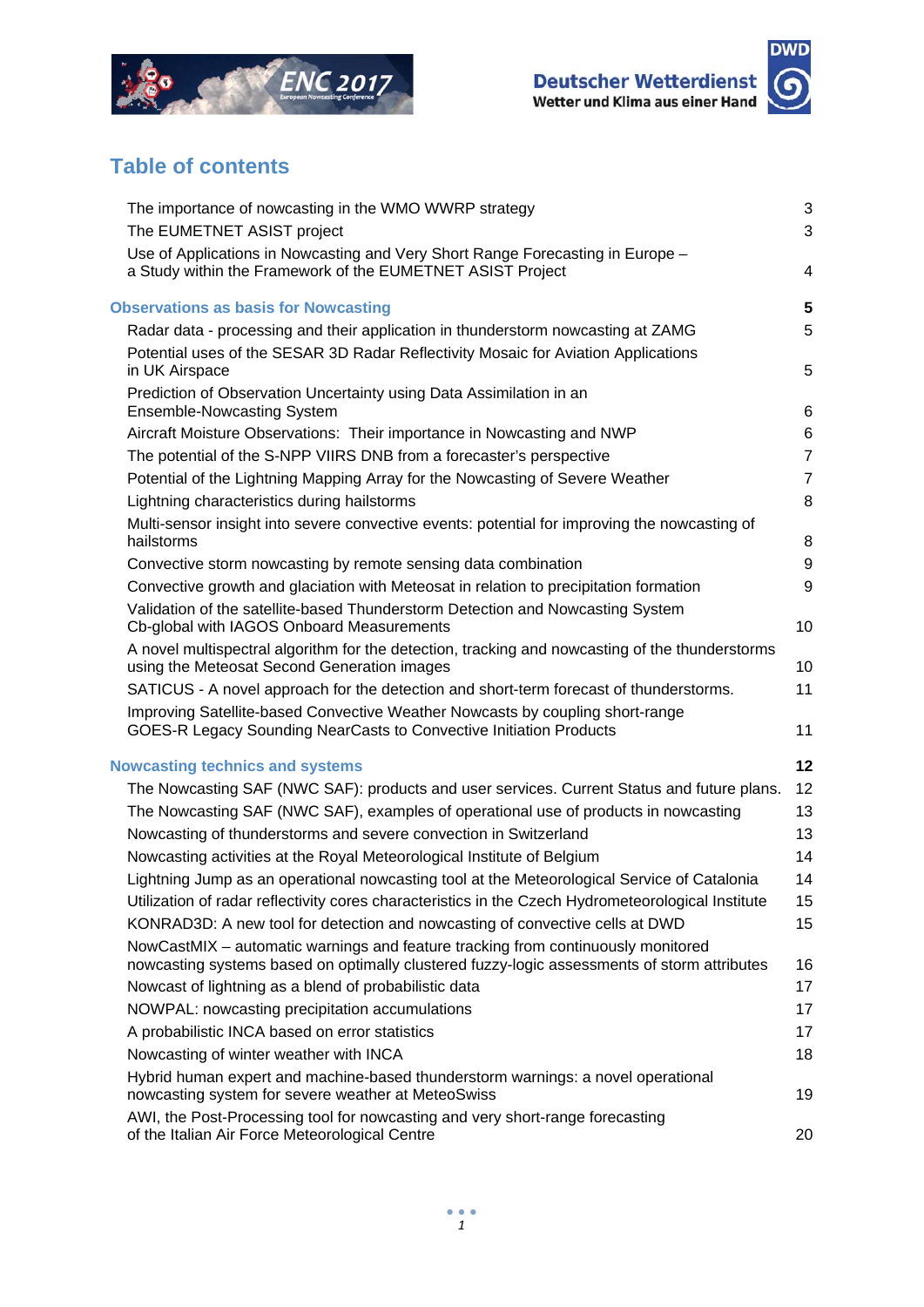



| <b>Application, user aspects and verification</b>                                                                                     | 20 |
|---------------------------------------------------------------------------------------------------------------------------------------|----|
| Using vertical integrated liquid/ice, rotation and lightning density tracks for operational severe<br>weather warnings                | 20 |
| "No one will go and hold or tie a tree!" Severe weather situations from an emergency services<br>perspective                          | 21 |
| Outcome of the first Nowcasting Satellite Application Facility (SAF) Testbed                                                          | 21 |
| Evaluation of Nowcast Systems at the ESSL Testbed since 2012                                                                          | 22 |
| <b>Combination of NWP and Nowcasting</b>                                                                                              | 22 |
| Assimilation of GNSS slant information for NWP and numerical Nowcasting                                                               | 22 |
| Very short-range NWP forecasts initialised with STMAS and WRFDA analyses:                                                             |    |
| an evaluation during the convective season                                                                                            | 23 |
| NWP-supported Nowcasting at IMWM                                                                                                      | 23 |
| LAPS nowcasting - Development and evaluation                                                                                          | 23 |
| Nowcasting with hourly AROME NWP model in Austria                                                                                     | 24 |
| Seamless probabilistic Analysis and Prediction in very HIgh Resolution (SAPHIR)                                                       | 24 |
|                                                                                                                                       | 25 |
| Nowcasting MOS                                                                                                                        |    |
| A discussion on the problems of blending rainfall data                                                                                | 25 |
| An alternative point of view of some ASIST key elements                                                                               | 26 |
| <b>Posters</b>                                                                                                                        | 26 |
| <b>P1.</b><br>USE OF NOWCASTING DATA FOR THE ISSUE OF WEATHER WARNINGS AT DEUTSCHER                                                   |    |
| <b>WETTERDIENST</b><br>P <sub>2</sub> .                                                                                               | 26 |
| SPECMAGIC_NOW - A FAST AND ACCURATE METHOD FOR THE CALCULATION AND<br><b>FORECAST OF SOLAR SURFACE IRRADIANCE</b>                     | 27 |
| <b>P3.</b><br>REAL-TIME SATELLITE DATA PROCESSING AT DWD USING PYTROLL                                                                | 27 |
| <b>P4.</b><br>MULTI-SENSOR CONVECTION DETECTION FOR AUTOMATIC METAR REPORTS USING RADAR,                                              |    |
| <b>SATELLITE AND LIGHTNING DATA</b>                                                                                                   | 28 |
| <b>P5.</b><br>RADAR BASED ANALYSIS OF CONVECTIVE STORMS USING MESOCYCLONE DETECTION AND                                               |    |
| <b>COMPOSITE TRACK PRODUCTS</b>                                                                                                       | 28 |
| <b>P6.</b><br>NOWCASTING OF THUNDERSTORMS WITH HIGH-QUALITY 3D LIGHTNING DATA                                                         | 29 |
| <b>P7.</b><br>HIGH-RESOLUTION NUMERICAL MODELING OF A DISTINCT WEATHER EVENT, COLD SURGES<br><b>OVER THE NORTHERN SOUTH CHINA SEA</b> | 30 |
| <b>P8.</b><br><b>DEVELOPMENT OF A NEW SEAMLESS PREDICTION SYSTEM FOR VERY SHORT RANGE</b>                                             |    |
| <b>CONVECTIVE-SCALE FORECASTING AT DWD</b>                                                                                            | 31 |
| <b>PROJECT WEXICOM - WEATHER WARNINGS: FROM EXTREME EVENT INFORMATION TO</b><br><b>P9.</b>                                            |    |
| <b>COMMUNICATION AND ACTION</b>                                                                                                       | 31 |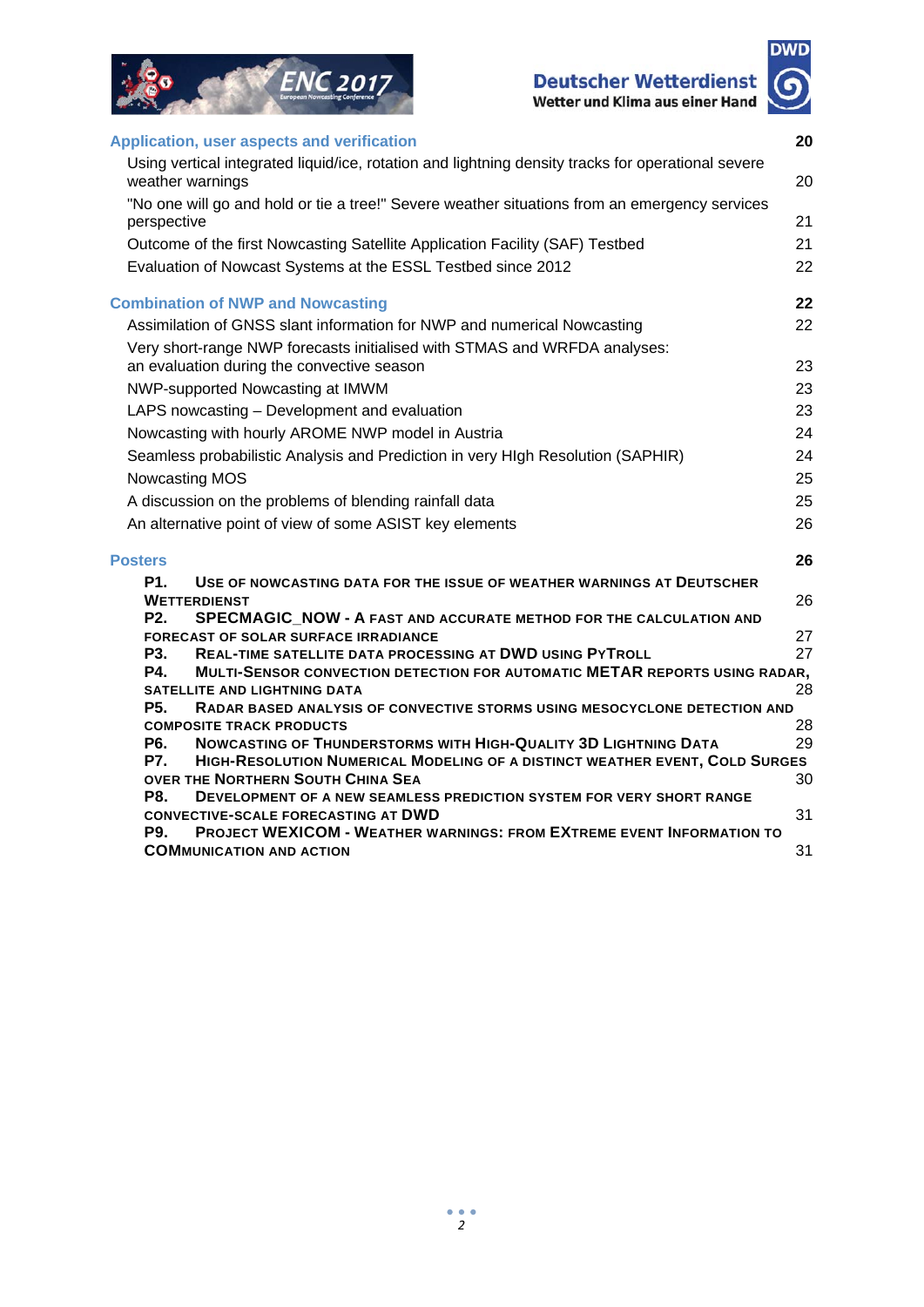





**THE IMPORTANCE OF NOWCASTING IN THE WMO WWRP STRATEGY**

#### **Estelle de Coning**

#### *WMO*

Science and innovation are at the heart of the WMO strategy for improving national capacity to face weather hazards in a changing climate, and to provide better weather and climate related services to all citizens worldwide. The WMO World Weather Research Programme (WWRP) aims to expand the frontier of weather science by exploring new predictive capabilities, connecting weather and climate communities, and improving all elements of the weather information value chain.

Over the last decades, a number of major international research initiatives have accelerated the rate of progress in weather science. Today's state of the art technologies offer a unique opportunity for weather science to address the ever changing challenges. The WWRP aims for 2016‐2023 will be achieved through research activities in the three core projects on High Impact Weather, Polar Prediction, and Sub‐seasonal to Seasonal prediction. The scientific guidance, technical advice and coordination that the WWRP Working Groups and Expert Teams will bring to these projects, will be key to their success. However, it is also crucial to have a strong connection with other programmes and partners - such as EUMETNET - to provide a favourable framework for stimulating research activities and collaborations across a broad range of disciplines.

The WWRP core project best related to nowcasting activities is the High Impact Weather project. The High-Impact Weather Project aims to improve the seamless prediction of high-impact weather events at a wide range of scales – from nowcasting to seasonal prediction – with a particular focus on smaller scales. In this process, it is not only good enough to improve the science, but also to target the communication of forecasts and warnings, including information on potential consequences of high-impact events. If watches and warnings can be issued of the anticipated impact on end-users in such a way that better decisions are made to save lives and protect property, then nowcasting has truly reached its goal.

In this presentation the importance of nowcasting in the WMO WWRP strategy will be highlighted to demonstrate the role of international partners and collaboration in this field.

#### **THE EUMETNET ASIST PROJECT**

**Meirold‐Mautner, Ingo**, Wang Yong, Bañón Luis, de Haan Siebren, Kann Alexander, Gundersen Paul, Simon André

#### *ZAMG ‐ Zentralanstalt für Meteorologie und Geodynamik*

Nowcasting systems typically are developed at weather services based on the needs by end users who rely on forecasts with very high spatial and temporal resolution for relatively short lead times (around +6h). Amongst these end users are public authorities responsible for civil protection, hydrology, aviation or traffic. This setting caused the development of application specific nowcasting systems which are often tuned to regional and local specificities and provide only a limited set of parameters (most commonly precipitation and wind). An exchange of know-how, experiences, methods and methodologies between developers and users of different systems does not occur systematically. For this reason the European Economic Interest Group (EIG) EUMETNET proposed – besides the already existing cooperation programmes for observation and NWP – to establish a European cooperation project on nowcasting.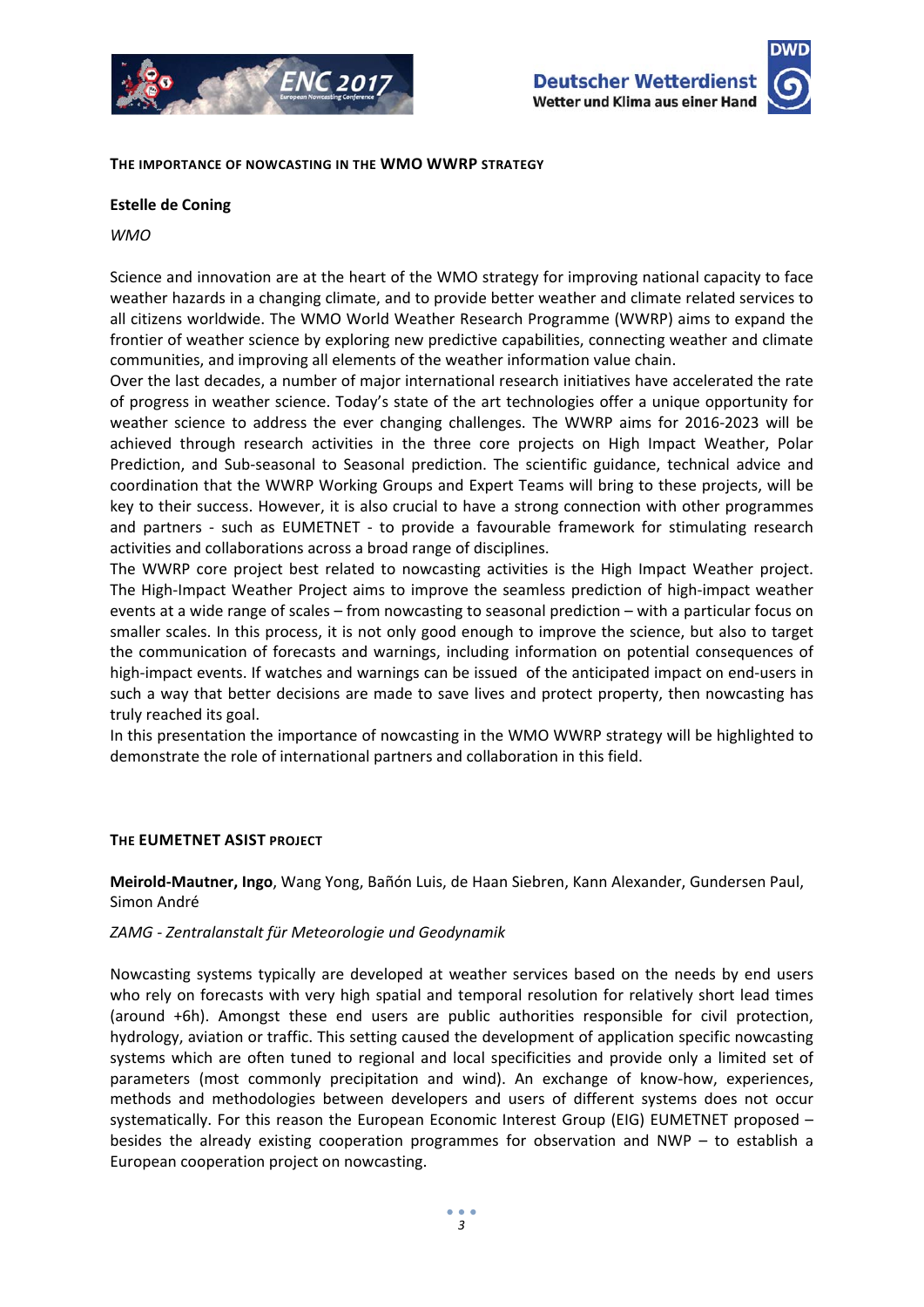



Following the "Nowcasting Activity" (2013-2014), the ASIST – Application oriented analySIS and very short range forecasT environment project was installed in 2015. It is targeted at coordinating (1) nowcasting developments, (2) NWP and observation, (3) verification and training and (4) application and user aspect. Besides the traditional observation based nowcasting, ASIST will also cover the very short range forecasting, which increasingly involves NWP models.

This presentation gives an overview of the ASIST project.

#### **USE OF APPLICATIONS IN NOWCASTING AND VERY SHORT RANGE FORECASTING IN EUROPE – A STUDY WITHIN THE FRAMEWORK OF THE EUMETNET ASIST PROJECT**

**André Simon (OMSZ)**, Paul Gundersen (Met Office), Mihály Szucs (OMSZ), Máté Mile (OMSZ)

#### *Hungarian Meteorological Service*

Currently, there exist many applications in nowcasting and very short range forecasting (VSRF), which are operated by European national meteorological and hydrological services for different purposes and for different users (general forecasting and severe weather warning, hydrology, road meteorology, agrometeorology, aviation, wind energetics, etc.). A survey was organized within the framework of the EUMETNET ASIST project (Application oriented analySIS and very short range forecasT environment) to provide an overview of the accuracy, technical aspects, advantages and weaknesses of such systems. Participation in the survey came from 15 European meteorological services. Whilst the scientific and technical background of respective applications is very different, several common characteristics and problems could be identified.

The first issue is the accuracy of the forecasts, which often concern special parameters or methods applied upon standard numerical weather prediction (NWP) inputs, as well as post-processing techniques. These are typically more sensitive to the errors in nowcasting systems or high‐resolution NWP models in the background (good examples are forecasts of road surface temperature with the aid of road forecasting models). The forecast uncertainty in some explicit NWP outputs (e.g. precipitation‐type) leads to a situation whereby empirical methods are still widely used or preferred in nowcasting or VSRF. This is amplified by fact that in forecasting praxis the use of deterministic output is dominating at short time‐scales, although probabilistic approaches could be helpful in many problematic cases. Introduction of Rapid Update Cycles (RUC) of non-hydrostatic, high-resolution NWP models increases the predictability of convection in VSRF, mainly in situations with strong synoptic forcing. However, forecasting of multicellular (not‐organized) convection or achieving higher consistency between simulated and observed mesoscale convective systems is still challenging.

Besides accuracy, the correct distribution and interpretation of nowcasting information (so that it corresponds with official forecasts and warnings) are also important. Last, but not least, verification of several special outputs provided to external users is often complicated and sometimes missing. It is proposed that international cooperation in the above-listed topics might focus on extended research (e.g. in winter precipitation, convection, nowcasting‐EPS, verification methods) but also on exchange of experiences and methods of communication with end‐users and forecasts dissemination.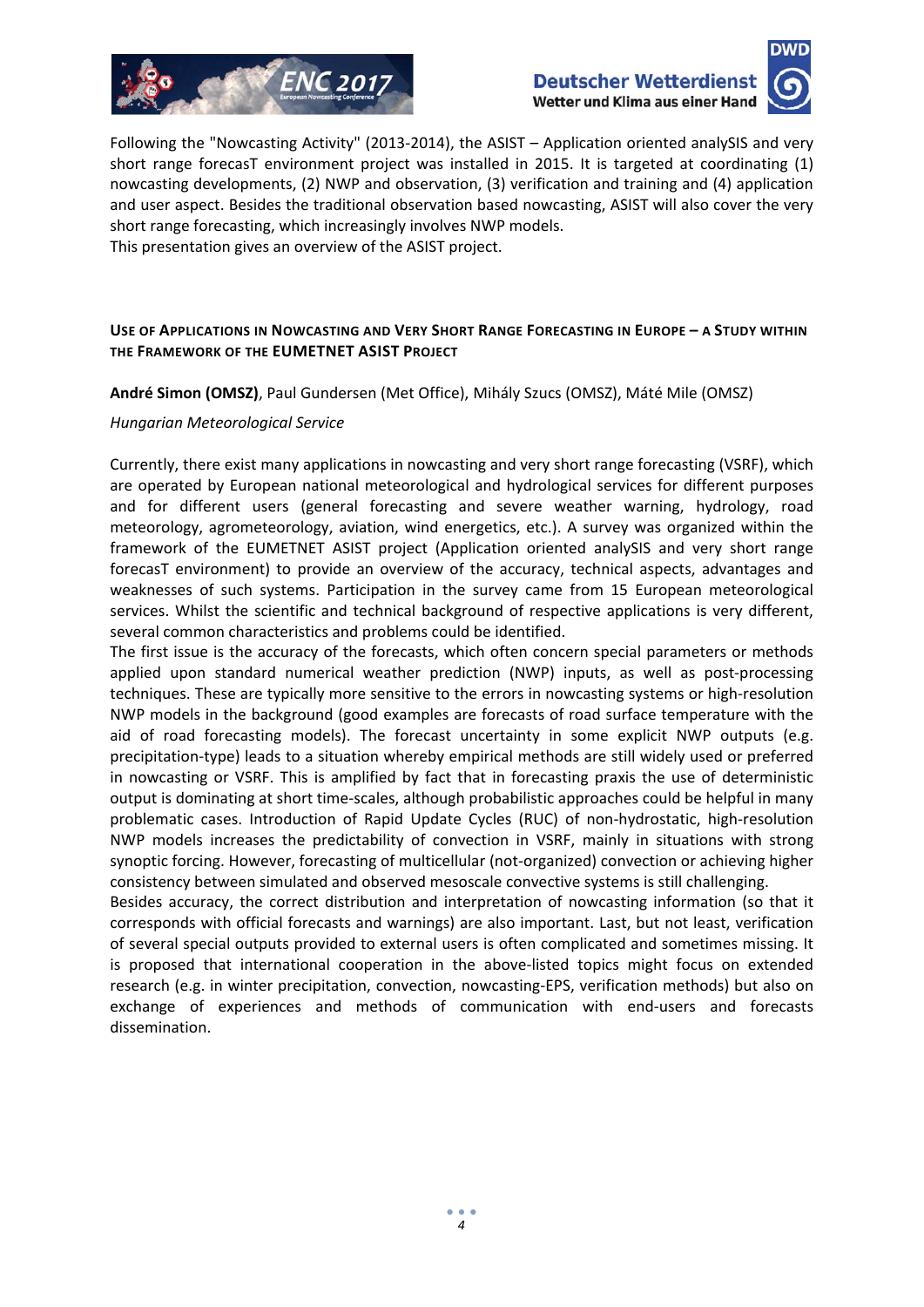

# **Observations as basis for Nowcasting**

#### **RADAR DATA ‐ PROCESSING AND THEIR APPLICATION IN THUNDERSTORM NOWCASTING AT ZAMG**

#### **Tüchler, Lukas**; Meyer, Vera

#### *ZAMG ‐ Zentralanstalt für Meteorologie und Geodynamik*

Weather radar data is one of the most important data sources in nowcasting. To improve the quality and the usage of the radar data, the data processing system ‐ from the raw data on up to the radar products ‐ is currently under renewal at ZAMG. New quality control algorithms and dual polarized data are used to derive radar products for all thereon based systems, like nowcasting, or NWP assimilation.

An important application of the processed radar data is the thunderstorm nowcasting. The Austrian thunderstorm nowcasting tool (A‐TNT) developed by ZAMG, which identifies and tracks convective cells and generates thunderstorm warnings, will also be presented in detail.

The algorithm identifies and monitors regions of intense precipitation and lightning activity separately by analyzing radar precipitation intensity maps and lightning densities, respectively. Each data source is processed by a stand‐alone identification, tracking and nowcasting procedure, where the two separate tracking results are combined to a comprehensive "convective cell" in a subsequent, final step. With this approach lightning data is used as a second, independent and complementing data source to improve storm identification, tracking, and nowcasting in those regions where radar data is not or poorly available and to compensate for occasional data failures.

### **POTENTIAL USES OF THE SESAR 3D RADAR REFLECTIVITY MOSAIC FOR AVIATION APPLICATIONS IN UK AIRSPACE**

#### **Robert Scovell**, Katie Brown

*Met Office*

Three dimensional mosaics of weather radar reflectivity data can provide an invaluable source of information about the location and vertical extent of severe weather. A prototype product has recently been developed by Met Office and Météo France for the Single European Skies Air Traffic Management Research (SESAR) programme. The prototype has high resolution (1km, 5min), with the ability to generate gridded datasets extending over scales ~1000km horizontally and exceeding 12km AMSL vertically.

Following a brief review of the factors affecting the accuracy of the 3D product, e.g. depending on radar network coverage, we report on recent studies undertaken at Met Office which focus on exploiting this vertical information for aviation applications. This includes a potential enhancement to an automatic system for reporting severe convection in UK airspace and the development of some related products, such as the Vertically Integrated Ice, which can be a useful tool for operational forecasters. Further, some examples of problems encountered when using 3D data in this way are demonstrated.

#### *Reference:*

**Mosier, R. M. et al., 2011:** Radar nowcasting of cloud‐to‐ground lightning over Houston, Texas. Weather and Forecasting, 26.2, 199‐212.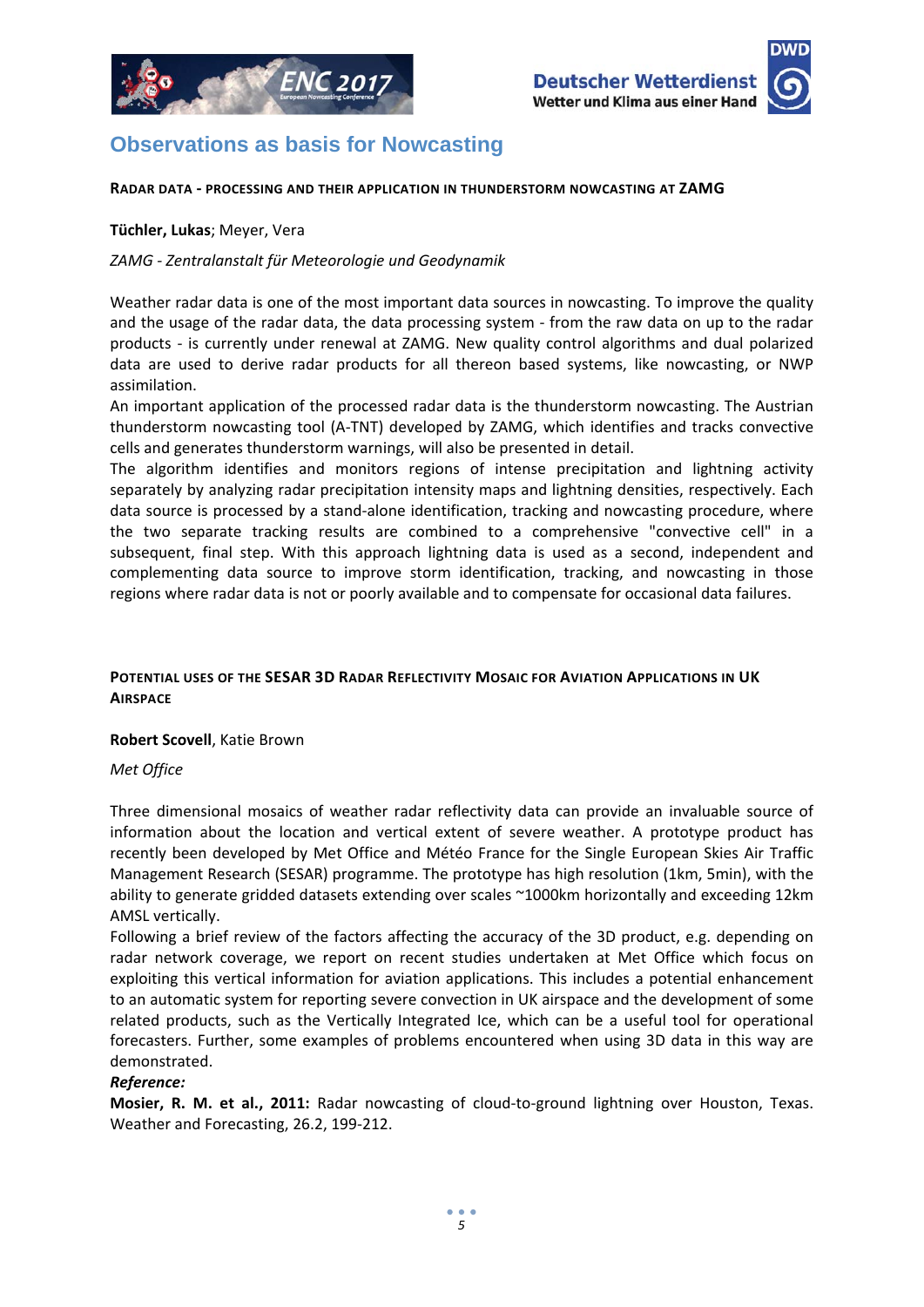



**Scovell, R. and H. al‐Sakka, 2016:** A Point Cloud Method for Retrieval of High‐Resolution 3D Gridded Reflectivity from Weather Radar Networks for Air Traffic Management. J. Atmos. Oceanic Technol., 33, 461–479, doi: 10.1175/JTECH‐D‐15‐0051.1.

#### **PREDICTION OF OBSERVATION UNCERTAINTY USING DATA ASSIMILATION IN AN ENSEMBLE‐NOWCASTING SYSTEM**

**Claire Merker**, Felix Ament, Marco Clemens

*Universität Hamburg, Meteorologisches Institut*

The quantification of measurement uncertainty for rain radar data remains challenging. Radar reflectivity measurements are affected, amongst other things, by calibration errors, noise, blocking and clutter, and attenuation. Their combined impact on measurement accuracy is difficult to quantify due to incomplete process understanding and complex interdependencies. An improved quality assessment of rain radar measurements is of interest for applications both in meteorology and hydrology, for example for precipitation ensemble generation, rainfall runoff simulations, or in data assimilation for numerical weather prediction. Especially a detailed description of the spatial and temporal structure of errors is beneficial in order to make best use of the areal precipitation information provided by radars.

Radar precipitation ensembles are one promising approach to represent spatially variable radar measurement errors. We present a method combining ensemble radar precipitation nowcasting with data assimilation to estimate radar measurement uncertainty at each pixel. This combination of ensemble forecast and observation yields a consistent spatial and temporal evolution of the radar error field. We use an advection-based nowcasting method to generate an ensemble reflectivity forecast from initial data of a rain radar network. Subsequently, reflectivity data from single radars is assimilated into the forecast using the Local Ensemble Transform Kalman Filter. The spread of the resulting analysis ensemble provides a flow‐dependent, spatially and temporally correlated reflectivity error estimate at each pixel. We will present first case studies that illustrate the method using data from a high‐resolution X‐band radar network.

#### **AIRCRAFT MOISTURE OBSERVATIONS: THEIR IMPORTANCE IN NOWCASTING AND NWP**

**Ralph Petersen (UW‐CIMSS)**, Brett Hoover, Anne‐Sophie Daloz, Lee Cronce, Tim Wagner, Skyler Williams (all UW‐CIMSS), Richard Mamrosh (NWS), Randy Baker (UPS), Patricia Pauley, and Nancy Baker (NRL)

#### *University of Wisconsin‐Madison, SSEC/CIMSS (UW‐CIMSS)*

Numerous studies have assessed the impact of AMDAR temperature and wind reports in local forecast offices and both regional and global NWP systems. The results have shown very positive impact on time scales from hours to days, as well as documenting that aircraft data are the most cost effective of all major observing systems. However, the full impact of the AMDAR observations as a supplement/enhancement/gap‐filler for traditional rawinsonde data in NWP, as well as for local, short-range hazardous weather forecast applications, has in the past been limited by the lack of sufficient moisture measurements in the aircraft ascent/descent profiles.

Specific humidity reports using the WVSS‐II laser‐diode sensor are now available from over 135 aircraft over the CONUS, providing more than 1000 profiles throughout the day. We show that these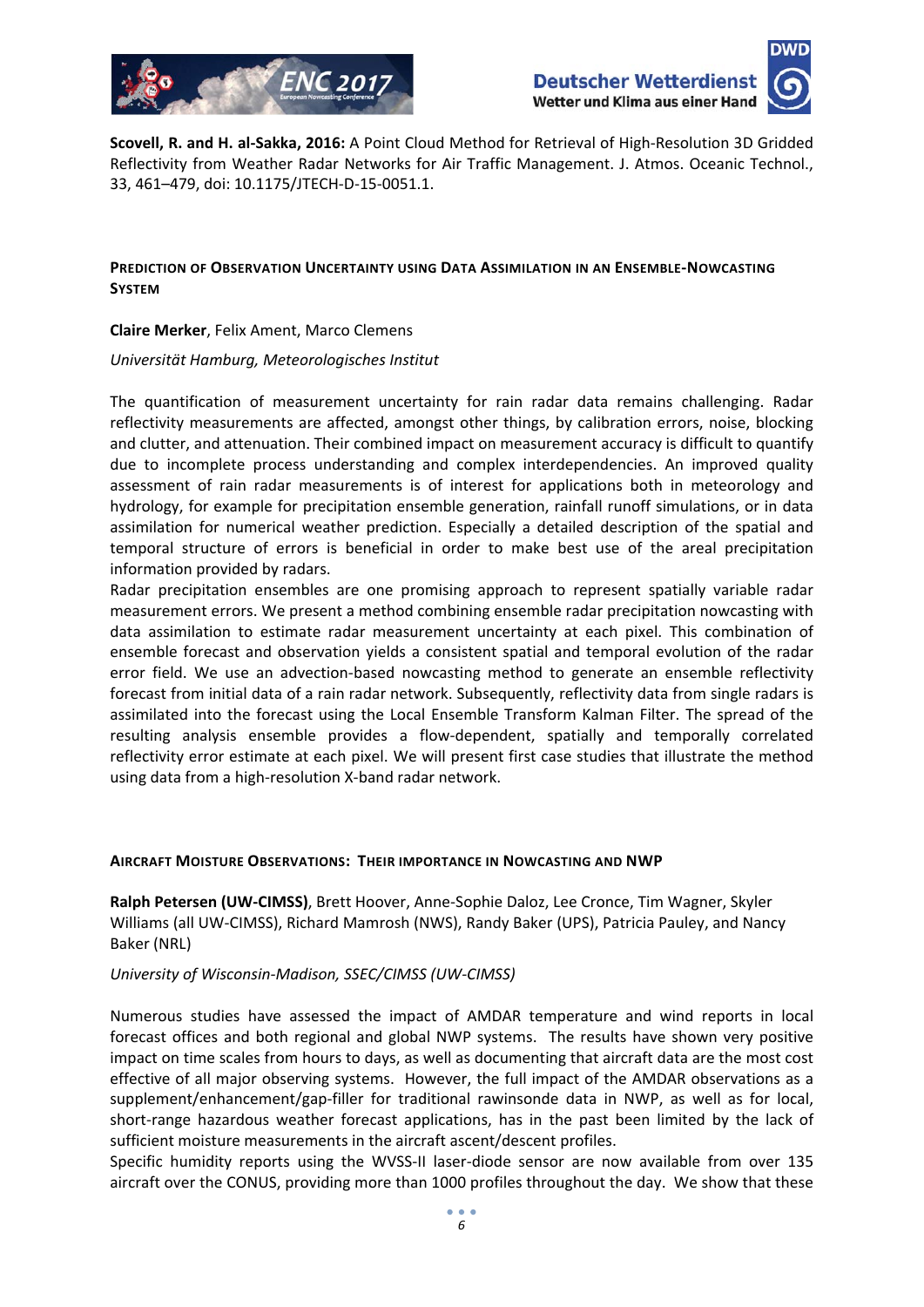



data are as accurate and representative as rawinsonde humidity measurements, if not more so. This will be followed by examples of forecaster use of these higher-time-frequency reports in a variety of hazardous weather applications.

Although the use of frequently observed moisture profiles can play a key role in subjective Nowcasting, the impacts on NWP much more readily quantified. Two different approaches are then used to assess impact in two NWP systems  $-$  a data denial observing system experiment and an adjoint-based observation sensitivity experiment. In both cases, very few changes were needed to Q/C. Improving moisture analyses and forecasts in larger-scale models is essential to advancing Nowcasting, in that they provide analysis background and boundary conditions for higher resolution local area models.

Results will show that for forecasts over the CONUS, AMDAR WVSS-II profile data have a larger influence than any other in-situ observation, with the greatest positive impact warm-season humidity analyses and forecasts (including precipitation) in the first 12 hours, but extending beyond 72 hours. Impacts are noted throughout the troposphere, with AMDAR data collected during ascent and descent having nearly equal impact per report. The availability of multiple moisture observations at locations more distant from rawinsonde launch sites appears to be key to the analysis and forecast improvements.

Detailed results, including comparisons against independent precipitation analyses and GPS total‐ column precipitable water measurements, will show that the improvements using WVSS data extend to extreme events as well as less dramatic cases. The potential to manage costly, specially launched, off-time rawinsondes launches will also be discussed.

#### **THE POTENTIAL OF THE S‐NPP VIIRS DNB FROM A FORECASTER'S PERSPECTIVE**

**Erik Wiesemann**, Jörg Asmus, Peter Schmitt, Katja Hungershöfer

#### *Deutscher Wetterdienst*

The Visible Infrared Imaging Radiometer (VIIRS) is the first instrument on board of an operational weather satellite, namely Suomi NPP that offers the possibility to measure in the visible spectrum during the night with the so-called Day/Night Band (DNB). Depending on the phase of the moon as main illuminant, different phenomena are detected ranging from clouds, lightning and snow cover to fires, city lights and fishing boats.

Possible applications of these additional nighttime measurements are presented and discussed from a weather forecaster's perspective.

#### **POTENTIAL OF THE LIGHTNING MAPPING ARRAY FOR THE NOWCASTING OF SEVERE WEATHER**

**Albert Salvador**, Joan Montanyà, Nicolau Pineda, Gloria Solà and Oscar van der Velde

#### *Servei Meteorològic de Catalunya*

The electrical activity within a convective cell is related to the strength of its updraft, and thus, to its potential severity. The trends in the lightning activity may help to diagnose the severe weather potential of a thunderstorm. Observational evidence suggests that the trends of the intracloud fraction of the total lightning activity may be a more robust indicator, compared to some characteristics of the cloud‐to‐ground fraction (e.g. positive polarity dominance). The present study takes advantage of the three‐dimensional lightning mapping system (Lightning Mapping Array, LMA)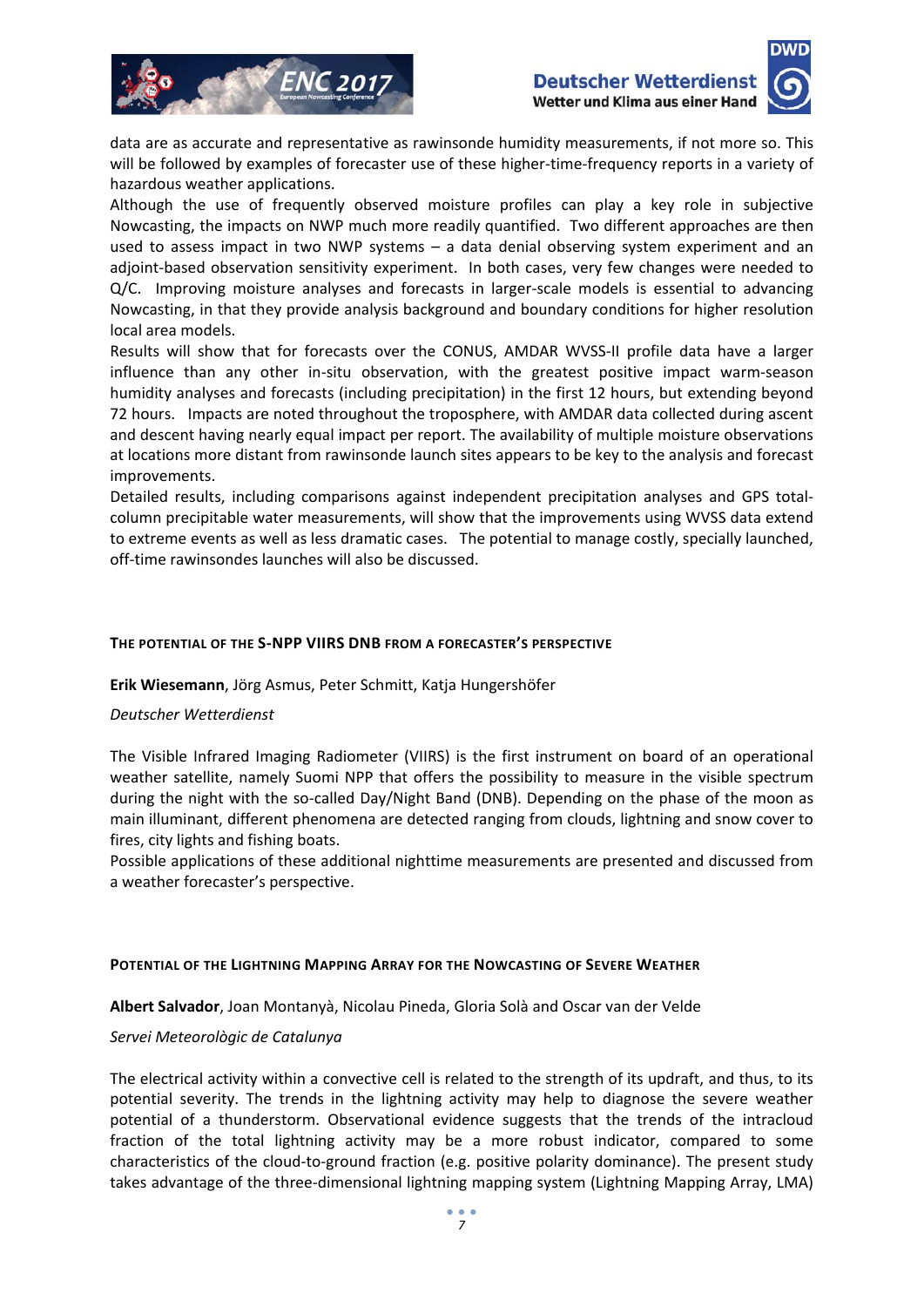



to analyze severe weather episodes occurred in Catalonia (NE Iberian Peninsula). The main objective is to investigate the potential of the LMA to detect trends that can be useful as nowcast predictors (e.g. trends in the total flash rate, changes in the height of the charge layers, polarity reversal). Complementary data includes radar reflectivity to detect convective cores, temperature profiles from NWP and complementary LINET lightning data.

#### **LIGHTNING CHARACTERISTICS DURING HAILSTORMS**

**Petra Mikus Jurkovic**, Natasa Strelec Mahovic

#### *Meteorological and Hydrological Service of Croatia (DHMZ)*

Lightning characteristics were studied in the hail‐producing storms over Croatia during summer months 2008 to 2012, in order to determine typical behavior of lightning that could be used in hail nowcast. Lightning distribution was compared to hail occurrences registered at the hail polygon covering an area of ~600 km2 located in the northwest Croatia. During the hailstorms lifetime lightning characteristics such as type, polarity, height of IC lightning strokes and mean current amplitudes were followed along the track of the hailstorm and compared to physical properties of the hail on the ground.

The results showed that in the majority of the cases the frequency of total lightning strokes increases shortly before hail occurrence while at the beginning of hailfall the number of total lightning strokes briefly decreases. Additionally, the largest values of mean current for both CG+ and CG‐ as well as for IC strokes are detected before hailfall, being rather low during hailfall. The average height of IC strokes slightly increases before and decreases during hailfall, especially in cases with large hail.

#### **MULTI‐SENSOR INSIGHT INTO SEVERE CONVECTIVE EVENTS: POTENTIAL FOR IMPROVING THE NOWCASTING OF HAILSTORMS**

#### **Kathrin Wapler**

#### *Deutscher Wetterdienst*

An 8‐year analysis of Central European hail storms is presented. A comprehensive set of six hundred hail storms that occurred on 172 different days in various parts of Germany is used to characterise these events. The analysed observations include measurements from a lightning detection network, precipitation radar, as well as information from automated cell detection algorithms based on radar reflectivity and radial winds which are combined with severe weather reports. Additionally to the storms' parameters during the time of the observed hail, the temporal evolution of the storms' characteristics is analysed in order to study the convective life‐cycle and identify parameters with predictive skill.

A special focus is on the lightning characteristics of the convective cells. A feature that is shown to occur in many of the analysed severe hail cases is the lightning jump, i.e., a rapid increase in the total lightning density. It occurs well before the observed hail and has thus a great potential to increase the lead time of warnings of severe hail events. Instead of fixed thresholds for the definition of a lightning jump, a lightning jump intensity parameter is introduced and tested. The analysis also reveals that several storms show a pulsating lightning activity. Furthermore, nearly three quarters of the hail events are associated with a mesocyclone that was automatically detected in radar data. As expected, high reflectivity values were measured during the time of the observed hail.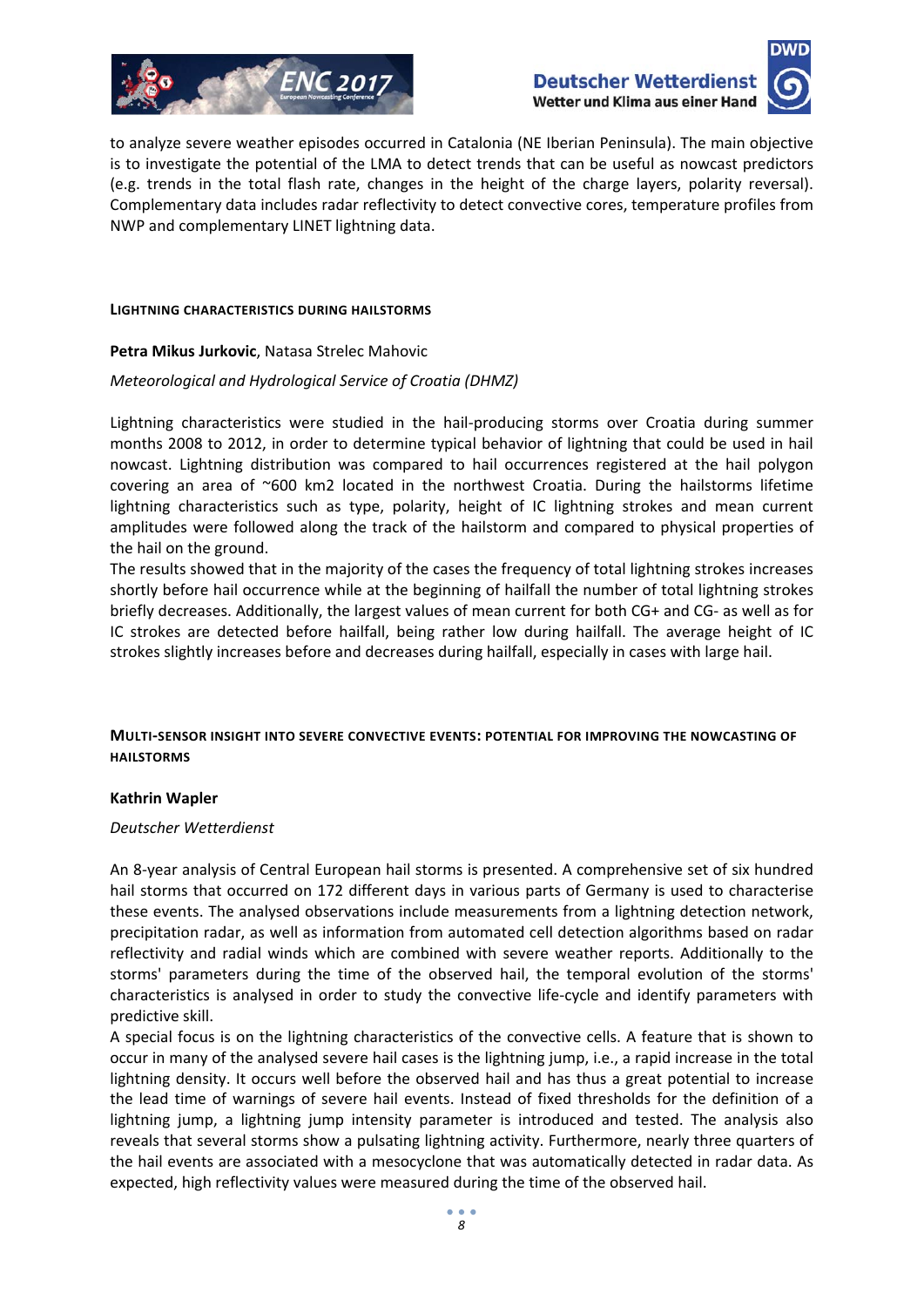

#### **CONVECTIVE STORM NOWCASTING BY REMOTE SENSING DATA COMBINATION**

#### **Michaela Valachová**, Petra Sýkorová

*Czech Hydrometeorological Institute*

Nowcasting of convective storms is one of the most challenging tasks for operational weather forecasters. Despite the fact that storm characteristics depend on many factors, the processes of electrification, dynamics and microphysical composition of storm clouds are closely related. Methods of remote sensing offer comprehensive information about a storm life‐cycle, moreover these data sources are independent. At Czech Hydrometeorological Institute remote sensing is the essential source of information about a storm development, however, satellite, radar, sounding and lightning observations are used more or less separately. By means of multi‐sensor measurements we focus on a temporal evolution of the storms in Central Europe. According to the observations, three categories of storms are characterised: non‐severe, severe and supercell, which could bring direct use for very short-term forecasting and improve a real-time warning process. In our studies we seek severe storm indicators by effective data combinations of available measurements to fulfil remote sensing potential and meet the requirements of forecasters for a better nowcasting tool.

#### **CONVECTIVE GROWTH AND GLACIATION WITH METEOSAT IN RELATION TO PRECIPITATION FORMATION**

#### **Senf, Fabian**; Deneke, Hartwig

#### *Leibniz Institute for tropospheric Research, TROPOS*

The growth phase of convective storms and their transition to maturity is investigated over Central Europe. Using data from the SEVIRI imaging radiometer aboard the geostationary Meteosat satellite, dynamical and microphysical properties of developing storms are collected and combined for the years 2012 to 2014. Several satellite‐based storm properties, e.g. cloud‐top temperature, cloud‐top cooling rate and cloud particle effective radius, are studied following storm tracks. In addition, the onset and magnitude of radar‐based surface precipitation and their temporal changes in vicinity of the satellite‐based storm tracks are considered.

We will show the storm composite behavior and discuss implications for satellite-based nowcasting methods and for the evaluation of convective‐scale weather simulations. The majority of analyzed cases shows a distinct maximum in cloud‐top cooling rate, which is used here for temporal synchronization. Cloud growth spans a period of approximately half an hour. Glaciation rate indicators suggest that freezing 15 min prior to the maximum cooling plays an important role in invigorating convective updrafts through the release of latent heat. Smaller ice particles are found for larger cloud-top cooling, which provides observational evidence that ice particles form later and have less time to grow in stronger convective updrafts. Furthermore, maximum cloud-top height, anvil expansion rate, maximum precipitation intensity and core size are found to be positively correlated. With respect to the onset of precipitation, our analysis shows a high probability that significant precipitation already occurs 30 min prior to maximum cloud‐top cooling.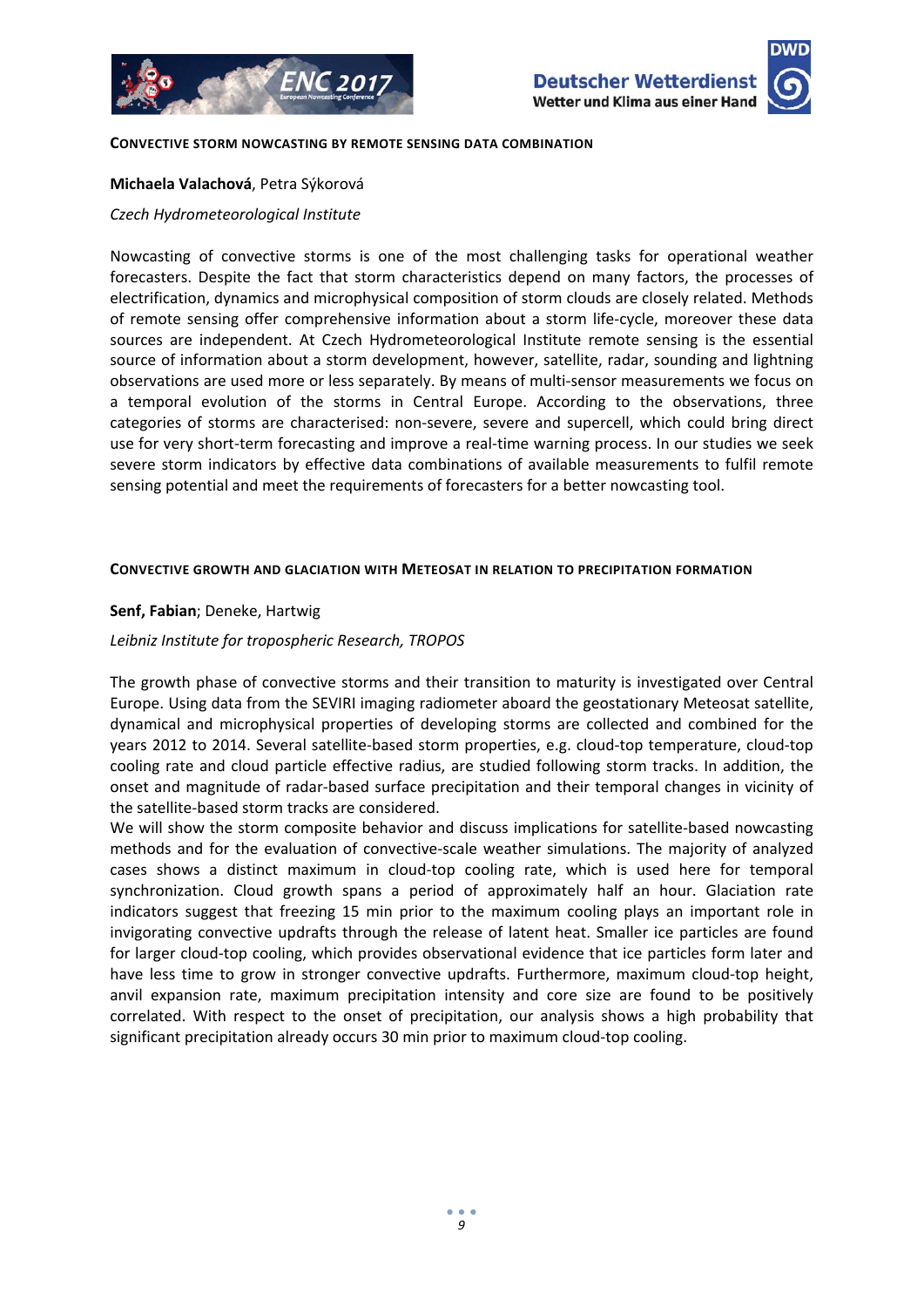



#### **VALIDATION OF THE SATELLITE‐BASED THUNDERSTORM DETECTION AND NOWCASTING SYSTEM CB‐GLOBAL WITH IAGOS ONBOARD MEASUREMENTS**

#### **C. Forster**, A. Tafferner, D. Stich, A. Petzold, K. Beswick

*Deutsches Zentrum für Luft‐ und Raumfahrt (DLR), Institut für Physik der Atmosphäre*

Based on geostationary satellite data, Cb‐global detects, tracks, and predicts thunderstorm hazards for aviation for up to one hour (=nowcasting). In the present study, Cb-global is validated with data from IAGOS instruments. Flight tracks of IAGOS flights over the past 5 years have been compared to Cb‐global detections, and it is shown that the flown routes avoid the hazardous regions marked by Cb‐global in most of the cases. Obviously, the on‐board radar picture, the pilot's basis for thunderstorm recognition during flight, is in good accord with the Cb‐global detections. In addition, IAGOS measurements, e.g. ice particle number concentrations, temperature, and water vapor, along the flight routes that avoid the Cb‐global hazard regions indicate that the flown routes are safe with respect to thunderstorm hazards. In contrast, the few cases where the flight route leads through Cb‐ global hazard regions show high ice particle number concentrations within these regions and confirm that these regions should preferably be avoided. The study demonstrates that IAGOS observations are a unique data base to provide proof of the quality of Cb-global. From a large number of IAGOS cases examined, we can conclude that Cb‐global is not only a meteorological information, but also a tool on which pilots can rely on. If uplinked to the cockpit of aircraft in real time, Cb‐global nowcasts provide the pilot an overview of the thunderstorm situation and its development in the near future. This enables him to strategically plan a safe and optimal flight route around the thunder cells instead of tactically reacting to the situation and searching for gaps between the cells. Thus, the use of Cb‐ global contributes to increased flight safety, improved comfort for passengers and cost savings through improved flight routings, fuel savings and fewer delays.

#### **A NOVEL MULTISPECTRAL ALGORITHM FOR THE DETECTION, TRACKING AND NOWCASTING OF THE THUNDERSTORMS USING THE METEOSAT SECOND GENERATION IMAGES**

**Michele de Rosa**, Matteo Picchiani, Massimiliano Sist, Fabio Del Frate

*GEO‐K s.r.l.*

The number of the extreme meteorological events has increased in the last few years and the trend should be the same for the next future. These events develop very quickly and the damages could be very huge in terms of human life losses. Therefore, it is very important to monitor and prevent these natural hazards by means of advanced techniques which must able to: detect the event as soon as possible, track the behavior of the event and predict the development of the event. The StormTrack algorithm embeds a novel model able to accomplish these requirements. The detector applies a multispectral approach to identify the convective objects and extract some features like the geometry and level of hazard. At the second stage the detected objects are tracked and their trajectories are estimated. At the final stage, the nowcasting of the detected objects has computed up to 30 minutes ahead. A service, working on the whole MSG disk and the Indian Ocean MSG service, is operational. In this work a description of the algorithm is presented together with its validation over Europe on a period of about 18 months using the Model Evaluation Tool as validation framework. The lightnings data coming from the ATDNet network has been used as ground truth in order to characterize the performance of the algorithm in different conditions.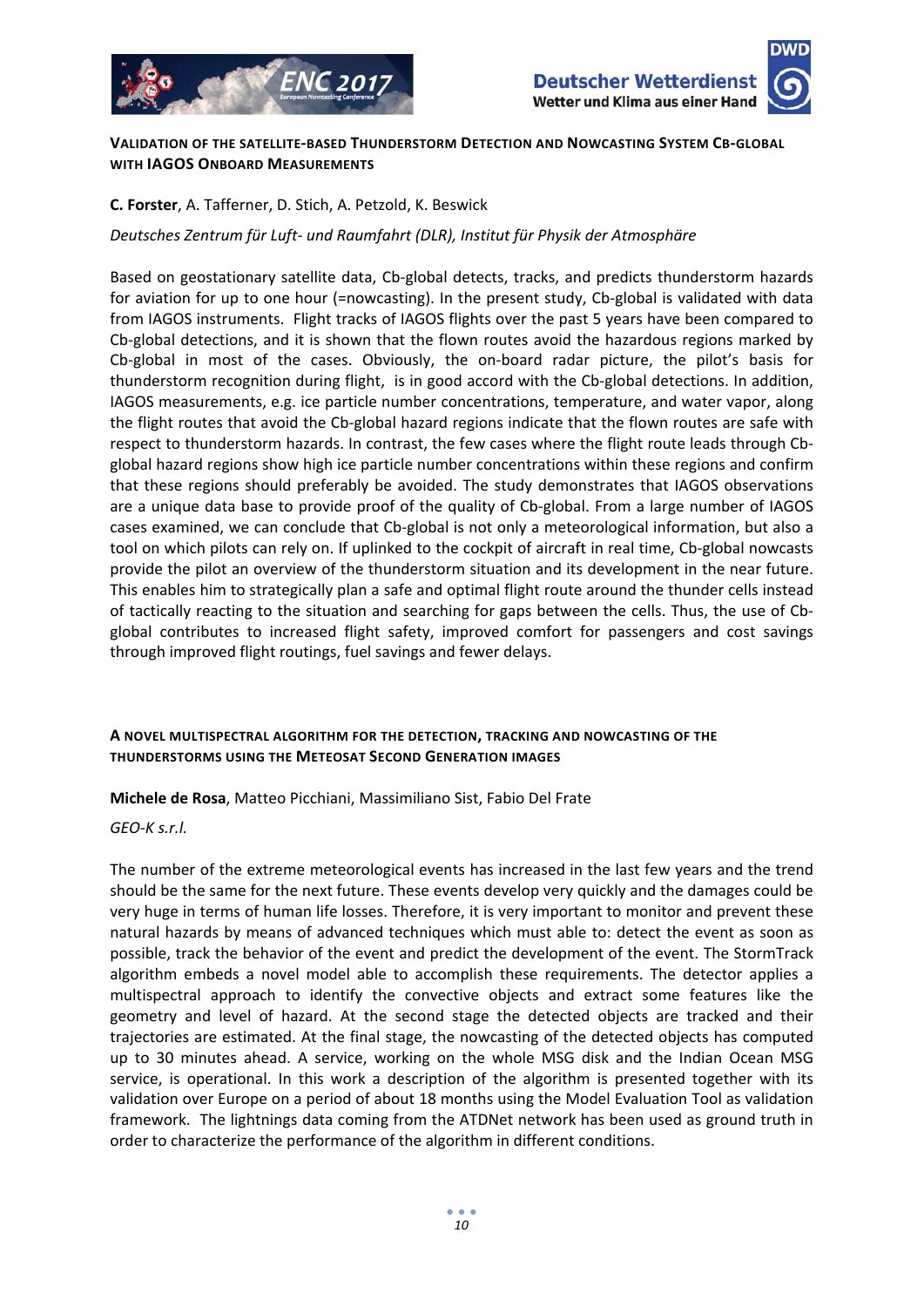

#### **SATICUS ‐ A NOVEL APPROACH FOR THE DETECTION AND SHORT‐TERM FORECAST OF THUNDERSTORMS.**

**Richard Müller**, T. Leppelt, K. Hungershöfer, J. Asmus, M. Jerg, S. Haussler

*Deutscher Wetterdienst*

Severe convection, as induced by thunderstorms, is one of the most important weather events for aviation. Severe convection is hazardous for aeroplanes and requires rerouting of flights which leads to significant delays. Severe weather events account for approximately 70% of the total delays. During summertime approximately 50 % of these events are caused by convection (Source: Federal Aviation Administration). This shows that an accurate detection and short term forecast of thunderstorms is quite important.

Within this presentation a novel method for the detection and short term forecast (0‐3h) of thunderstorms will be presented. The method relies on data fusion of satellite information, numerical weather prediction (NWP) and lightning data. The basis for the detection of thunderstorms is satellite information combined with a stability filter based on NWP data. Lightning data is used to improve POD and to reduce FAR where available. The forecast is performed with optical flow in combination with NWP data. The correlation between size of the cells and lifetime is explored to improve the reliability of the forecast. The thunderstorm information will be given as probability of occurrence and intensity. Additionally, the cloud top height will be derived in order to provide information for the overflight option. Within the presentation special focus will be given on the novel aspects of the method and its validation. Further, its use within the aviation section of DWD will be discussed as well.

#### **IMPROVING SATELLITE‐BASED CONVECTIVE WEATHER NOWCASTS BY COUPLING SHORT‐RANGE GOES‐R LEGACY SOUNDING NEARCASTS TO CONVECTIVE INITIATION PRODUCTS**

**Ralph Petersen (UW‐CIMSS)**, Lee Cronce (UW‐CIMSS), John Mecikalski (University of Alabama in Huntsville, UAH) and Chris Jewett (UAH)

#### *University of Wisconsin‐Madison, SSEC/CIMSS (UW‐CIMSS)*

The GOES‐R Convective Initiation (CI) algorithm has successfully used a combination of satellite cloud signatures and very-short-range NWP output to differentiate which new cloud elements will develop into significant radar echoes in the next hour. Over-forecasting, however, often hampers the overall skill and utility of the products to forecaster. In an effort to improve and reduce over-forecasting within the current version of the 0-1 h CI products, 1-3 hour NearCasts of GOES-R Legacy Sounding Moisture and Equivalent Potential Temperature (.e) products of the pre‐storm environment are coupled with the GOES‐R CI algorithm as a means of better differentiating areas in which storms are most likely to grow from those where growth is less likely, in a probabilistic sense. This combined NearCast‐CI procedure maximizes use of all capabilities of the forthcoming GOES‐R Advanced Baseline Imager (ABI) visible and infrared (IR) high time‐resolution (1‐5 min) imagery, as well as the 15‐30 min interval clear‐air profiles (especially moisture) that are not used in the numerical weather prediction (NWP) inputs. The CI and NearCast datasets are physically consistent and complimentary, with NearCasts often providing a better depiction of evolving stability patterns in advance of storm development than those available from NWP, which can suffer from significant forecast errors in the first forecast hours, with summertime Threat Scores can as low as 12%. The fusion of GOES‐R CI and NearCast methods can mitigate these deficiencies with NearCast providing a consistent, frequently updated depiction of the vertical and horizontal distribution of moisture in the pre‐ and near‐storm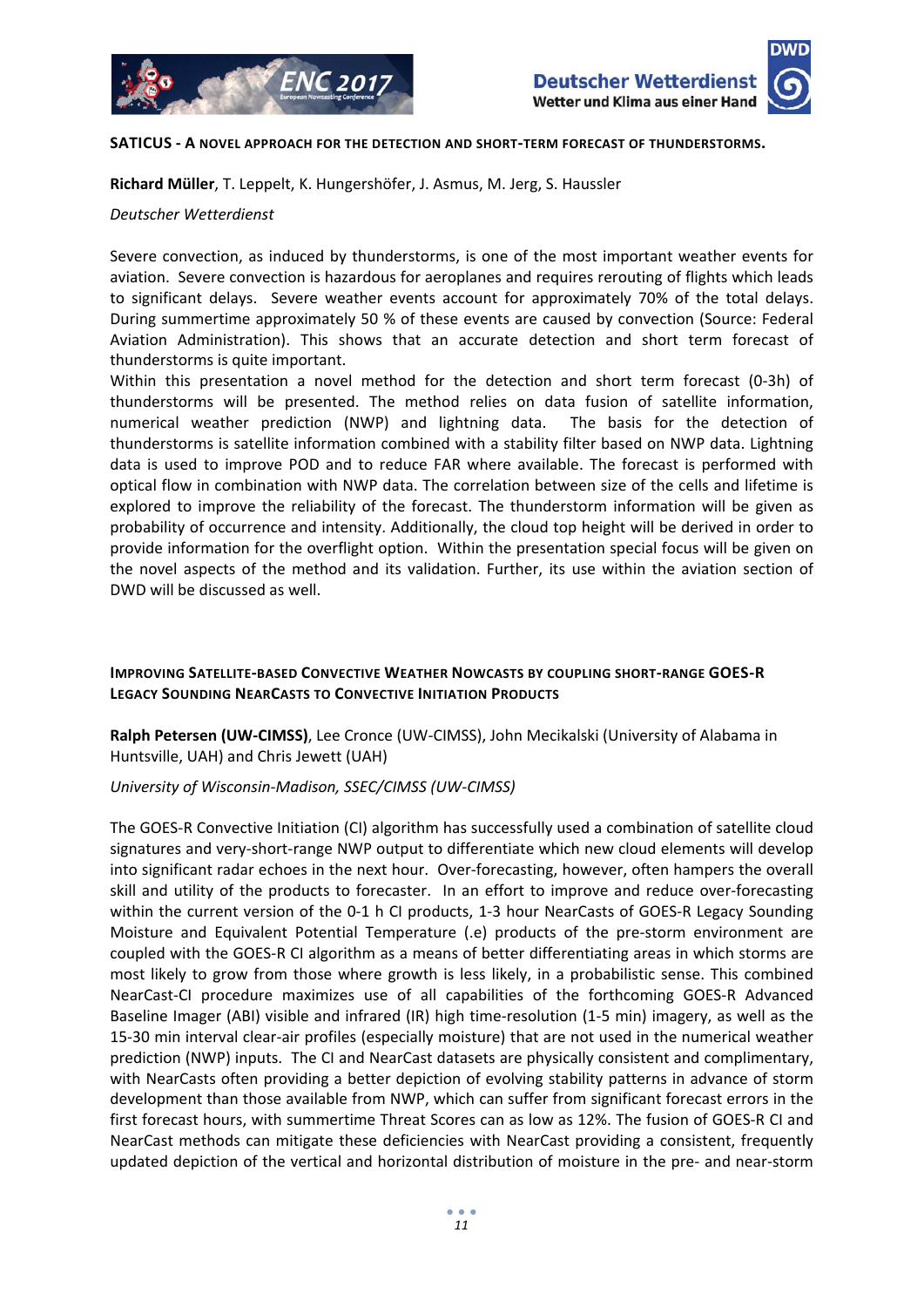



environment, and CI providing improved situational awareness of which radar returns are most likely to intensify once cloud growth has commenced.

Through fusion of GOES‐R CI and NearCast, forecasters will gain several advantages over using both products individually, including low‐level moisture and boundary detection, which becomes a method of enhancing GOES‐R CI performance. The ability of NearCasts to use full resolution satellite observations to improve the depiction of water vapor features, movements and gradients will help isolate boundaries of moisture in the near‐storm environment that lead to CI and upscale convective storm development. The Lagrangian-transported NearCast potential temperature and moisture fields identify general regions that are favorable for CI over the coming few hours.

Initial results using NearCast moisture tendency and short‐range thresholds reduce by nearly 30% the over-forecasting of CI events with probabilities greater than 50%. These NearCast stability tendency fields are currently being studied for use as an additional input to GOES‐R CI (in a logistic regression framework), information that is presently lacking within the algorithm. The greater impact of satellite moisture products over .e in the tests to date is consistent with the greater sensitivity of GOES observations to moisture than temperature.

Data from the current GOES-East satellite will be presented. High-impact severe weather event days over the U.S. in which the original CI algorithm produced undesirable levels of over‐forecasts will be evaluated. Results will illustrate not only the benefits of NearCast/CI fusion, but also how those benefits are affected by geographical location (local climate effects), season, time of day and strength of dynamical forcing. The fusion procedure should also be applicable to SEVIRI, as well as MTG‐I (and MTG–S) observations in the future.

# **Nowcasting technics and systems**

#### **THE NOWCASTING SAF (NWC SAF): PRODUCTS AND USER SERVICES. CURRENT STATUS AND FUTURE PLANS.**

#### **Pilar Rípodas**, Xavier Calbet

#### *AEMET Agencia Estatal de Meteorología*

The Nowcasting SAF (NWC SAF, www.nwcsaf.org) belongs to the EUMETSAT SAF Network, being one of the first SAFs to be stablished in 1997.

Its main objective is the generation of satellite-derived products with a direct application to Nowcasting. For this, two different NWC SAF software packages, for polar and geostationary satellites, are developed, maintained and delivered to users. Training and user support is also a key point in the SAF activities.

In the proposed paper, the NWC SAF is presented. First the structure of the NWC SAF is explained, indicating the consortium members and its responsabilities inside the SAF. A relation of the NWC SAF products is shown, including consolidated Products and recent products developments. The NWC SAF services to users are presented, focusing in the more relevant and recent achievements.

Finally, the future plans of the NWC SAF for the next years, which include new products development and adaptation to the new era satellites (MTG and EPS‐SG), are highlighted.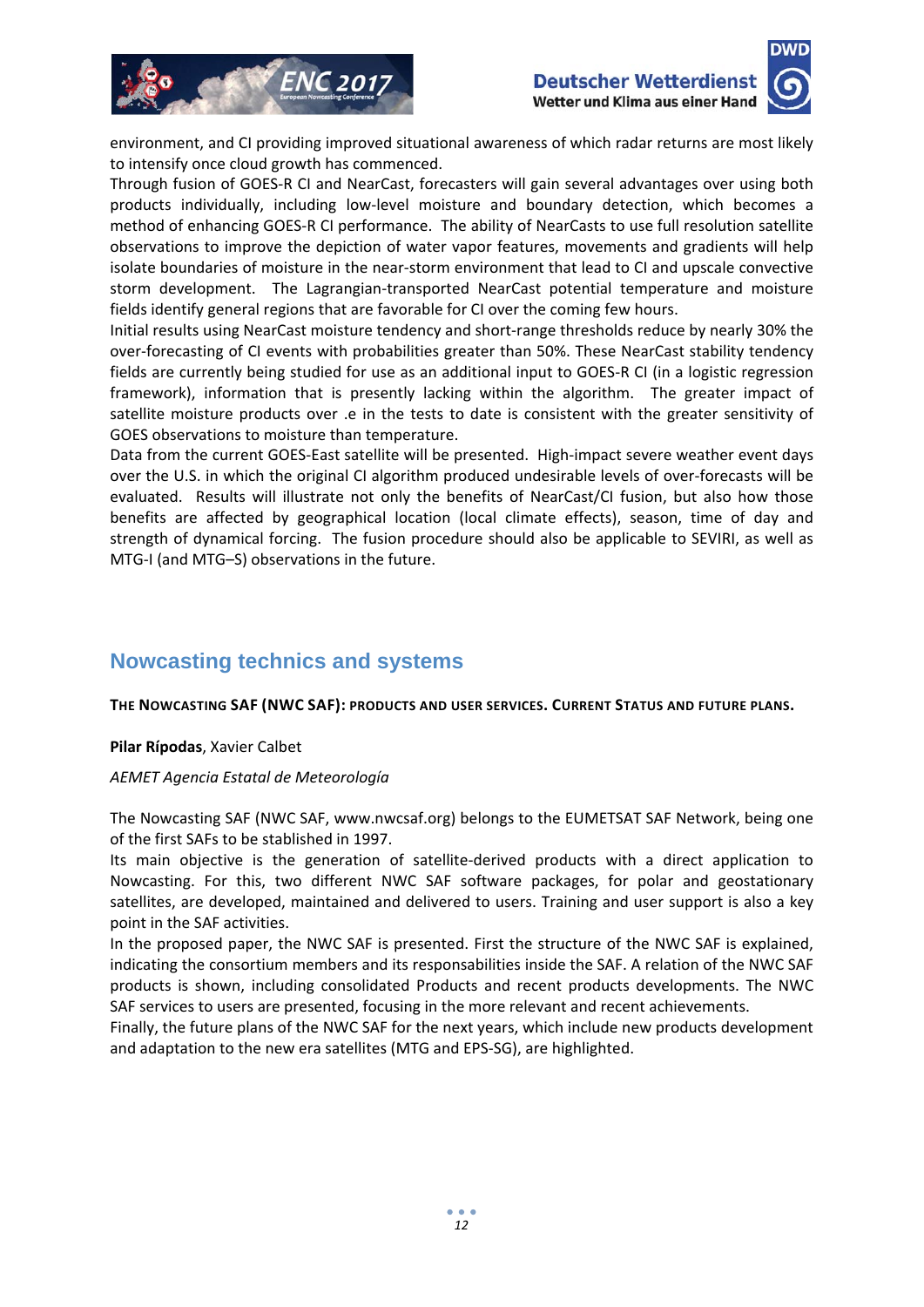

#### **THE NOWCASTING SAF (NWC SAF), EXAMPLES OF OPERATIONAL USE OF PRODUCTS IN NOWCASTING**

#### **Javier García Pereda**

*AEMET (Agencia Estatal de Meteorología ‐ Spanish National Weather Service)*

The objective, status and plans of the Nowcasting SAF (NWC SAF) were presented in a previous presentation by Pilar Rípodas.

This additional presentation wants to give some examples of real operational use of NWC SAF products in nowcasting tasks, with a special interest in its precipitation, convection, clear air and wind products: the options they give for watch and warning tasks, and how and in which conditions they can work better and be more useful for the forecast.

The objective of this is to show the potential of NWC SAF products for a better operational forecast.

#### **NOWCASTING OF THUNDERSTORMS AND SEVERE CONVECTION IN SWITZERLAND**

**Ulrich Hamann**, Elena Leonarduzzi, Lorenzo Clementi, Alessandro M. Hering, Luca Nisi, Marco Sassi, Urs Germann

#### *Swiss Federal Office of Meteorology and Climatology MeteoSwiss*

Thunderstorms are often accompanied with hail, heavy rain and gale‐force wind gusts. Furthermore, lightning and flash floods could cause severe damages at properties and infrastructure and may induce live threatening situations. For example, about 23% of all weather related damages in Switzerland are linked to thunderstorms. Due to limited spatial resolution and parameterized cloud physics, current Numerical Weather Prediction models face difficulties to predict the exact position and strength of thunderstorms. Nowcasting methods improve the quality of the thunderstorm prediction for a forecast period of some hours and, therefore, provide an essential support for issuing corresponding severe weather warnings.

In this talk we present the thunderstorm nowcasting algorithm Context and Scale Oriented Thunderstorm Satellite Predictors Development (COALITION) developed by MeteoSwiss. Its overall goal is to identify, track and nowcast the position and intensification of convectively active regions in an accurate, continuous and robust manner. It focuses on Switzerland and its adjacent regions, has an update cycle of 5 min and a spatial resolution of 1 km. It performs following steps: 1. estimation of the cloud motion, 2. identification of convectively active regions and thunderstorms, 3. nowcasting of the future position, properties and associated threads of the thunderstorms and 4. visualization of the results for forecaster. The current version of the algorithm, COALITION-2, is entirely based on MSG/SEVIRI observation. This version was tested at MeteoSwiss as pre‐operational algorithm in the summer 2016. A validation of the nowcasting results for about 30 thunderstorm events in this period is presented. Developing thunderstorms are reliably identified. COALITION‐2 also detects optically thick clouds, however not all of those are active mature thunderstorms. The position of thunderstorms is predicted with an average accuracy of about 7 km for lead times smaller than one hour. The area covered by the ambos is adequately estimated for thunderstorms existing longer than 30 min, while for younger thunderstorms the ambos area is underestimated. Finally, plans for further development of COALITION in 2017 including the exploitation of radar and NWP data are discussed.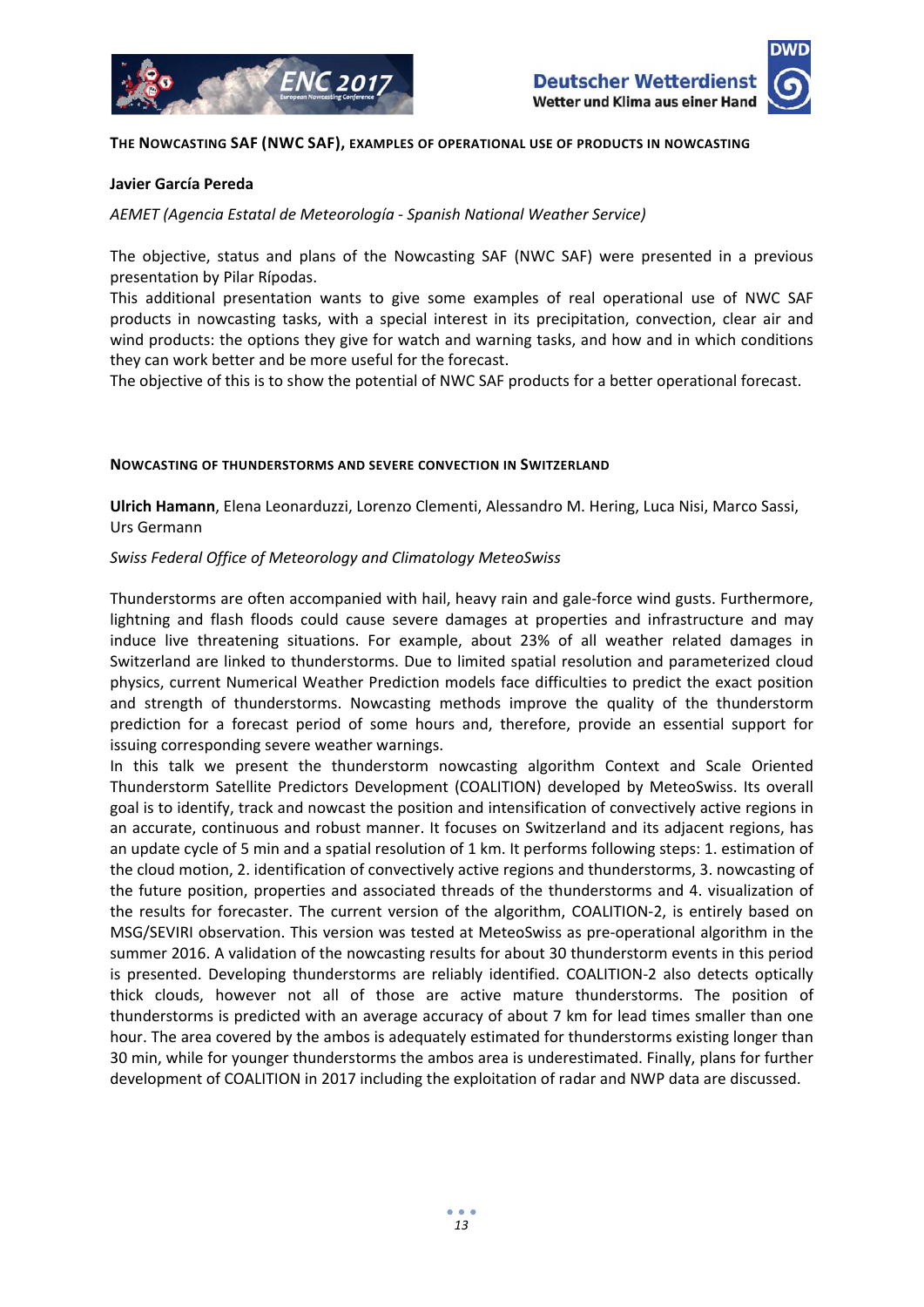



#### **NOWCASTING ACTIVITIES AT THE ROYAL METEOROLOGICAL INSTITUTE OF BELGIUM**

**Maarten Reyniers**, Lesley De Cruz, Laurent Delobbe, Loris Foresti

#### *Royal Meteorological Institute of Belgium*

In this contribution we give an overview of the nowcasting activities at the Royal Meteorological Institute (RMI) of Belgium, both in operations and in research.

The operational nowcasting system of the RMI is INCA‐BE, which is based on the INCA system from ZAMG (Austria), but since its implementation at the RMI in 2011, the system has been heavily modified and improved. Additions include a dedicated interactive webportal, a nowcast of the lightning activity based on the BELLS network, the integration of the RMI webcams, an automatic monitoring system, the integration of the INCA‐BE output in the free public smartphone app of the RMI, the addition of an uncertainty plume to the precipitation forecast and the addition of hail and severe hail as precipitation types in the precipitation type forecast.

In parallel to our operational nowcasting system, we have implemented and evaluated STEPS‐BE. STEPS‐BE is the local implementation of the probabilistic Short‐Term Ensemble Prediction System that was jointly developed by the Australian Bureau of Meteorology and the UK MetOffice. This system generates an ensemble of precipitation nowcasts by perturbing a deterministic radar extrapolation nowcast with spatially and temporally correlated stochastic noise. To account for the dynamic scaling of precipitation fields, i.e. the observation that large scale features are more predictable than small scale features, the precipitation fields are decomposed into an 8‐level multiplicative cascade. The STEPS‐BE system is now ready to be transferred to our operational HPC infrastructure, allowing for the generation of an ensemble of 48 members every five minutes.

Our current research activities concern the further development of both INCA‐BE and STEPS‐BE. For INCA‐BE, we aim at the development of a warning module that will be used to generate push‐ notifications for dangerous weather through the RMI smartphone app. For STEPS‐BE, we are testing the level-by-level blending of high-frequency (3 minutes) NWP output from the ALARO-0 model in STEPS‐BE. The purpose of this blending is to extend the skill of STEPS‐BE to longer lead times. The scale-dependent weights of the extrapolation-based and the NWP forecasts are determined from either climatology or the recent skill of the respective forecasts (estimated in real-time).

#### **LIGHTNING JUMP AS AN OPERATIONAL NOWCASTING TOOL AT THE METEOROLOGICAL SERVICE OF CATALONIA**

#### **Carme Farnell**, Tomeu Rigo, Nicolau Pineda

#### *Meteorological Service of Catalonia*

Trends in total lightning are robustly correlated to severe weather (large hail, strong convective winds, and/or tornadoes) with rapid increases in total lightning , generally occurring tens of minutes prior to the onset of severe weather. Such sudden increases, termed "lightning jumps", are caused by an increase in the strength of the updraft of the thunderstorm as it passes through the mixedphase layer, a known area of significant charge separation and electrification. Observational evidence suggested that this pattern is a robust predictor of severe weather and some algorithms have been developed since then. Taking advantage of the Total Lightning Location System (intra‐cloud in VHF plus cloud‐to‐ground in LF) of the Meteorological Service of Catalonia (SMC), Farnell et al. (2017) had developed a "lightning jump" algorithm intended for nowcasting and surveillance of severe weather. After one year of operation, this paper analyzes the strengths and weakness of this new promising tool.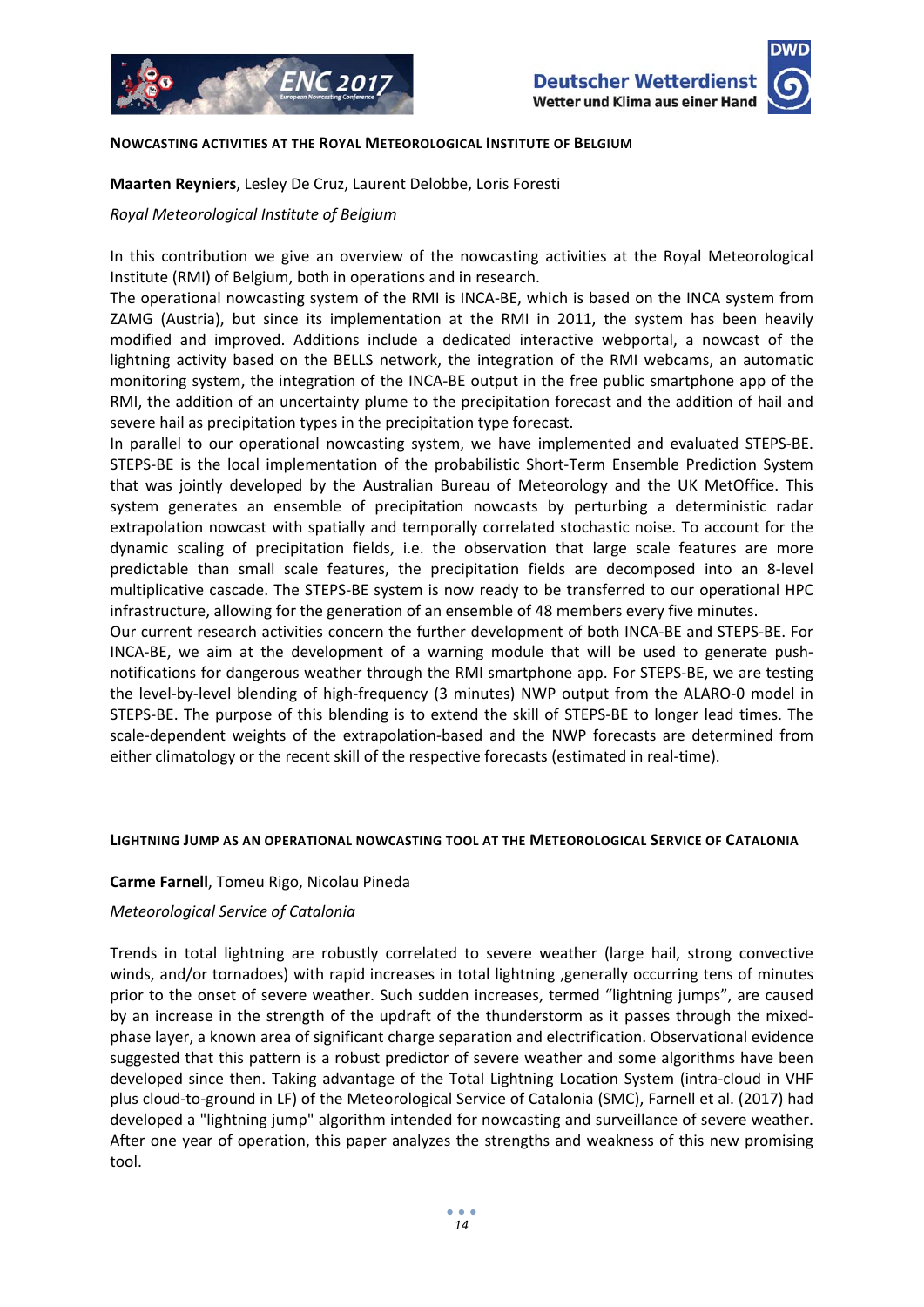



**UTILIZATION OF RADAR REFLECTIVITY CORES CHARACTERISTICS IN THE CZECH HYDROMETEOROLOGICAL INSTITUTE** 

#### **Hana Kyznarova**, Petr Novak

#### *Czech Hydrometeorological Institute*

Weather radar data are very useful for convective storms nowcasting and warning. Convective storms correspond well with cores of high radar reflectivity. A convective storms nowcasting algorithm named CELLTRACK, that identifies and tracks individual reflectivity cores, was developed in the Czech Hydrometeorological Institute (CHMI) and is operationally used for several years in the CHMI forecast offices.

CELLTRACK identifies reflectivity cores as continuous areas of reflectivity higher than a given threshold. After testing of several reflectivity thresholds, the value of 44dBZ was chosen as a most useful for convective storms nowcasting. CELLTRACK allows tracking of the identified reflectivity cores and is also able to deal with splitting and merging of the cores.

CELLTRACK also allows assigning different radar and lightning detection characteristics to individual reflectivity cores. Available characteristics are maximum reflectivity, height of maximum reflectivity, echotop height, area, vertically integrated liquid, hail probability, number of associated lightning strokes and others. Radar characteristics are calculated operationally, operational use of lightning detection data is currently under preparation. Sounding measurements are also used for computation of some of the characteristics.

Although the characteristics of reflectivity cores are currently calculated operationally, they are not available in appropriate form usable in CHMI forecast offices. New version of the web-based application JSMeteoView for operational visualization of radar data is currently under development. This new version will include also visualization of reflectivity cores characteristics.

The contribution will show a brief description of CELLTRACK algorithm, it will focus on reflectivity cores characteristics calculation and their utilization. It will also discuss possibilities of visualization of reflectivity cores characteristics that satisfies the needs of CHMI forecasting offices.

#### **KONRAD3D: A NEW TOOL FOR DETECTION AND NOWCASTING OF CONVECTIVE CELLS AT DWD**

#### **Manuel Werner**

#### *Deutscher Wetterdienst*

In order to further improve the performance of DWD's automated warning decision support system AutoWARN, the development of a new tool for the automated detection, tracking and nowcasting of convective cells, called KONRAD3D, has been initiated. KONRAD3D will be based on three‐ dimensional radar data and represents the successor of the operational system KONRAD (Konvektive Entwicklung in Radarprodukten) used up to now. The main goals are to further reduce advance warning times, improve POD and FAR for cell detection, to enhance the performance of generated forecasts, and to give a more adequate classification into severity categories.

KONRAD, so far, uses a single‐threshold connected component labelling approach (46 dBZ) applied to a two-dimensional near-ground radar reflectivity composite covering Germany to detect cells. It provides various cell properties, cell tracks, forecasts of cell centroids, and issues hail, heavy rain, and wind gust warnings. Besides the use of KONRAD within NowCastMIX and AutoWARN, it is also directly supplied to DWD forecasters via the visualization system NinJo, and it is used by disaster management authorities, e.g., as part of the fire department information system FeWIS.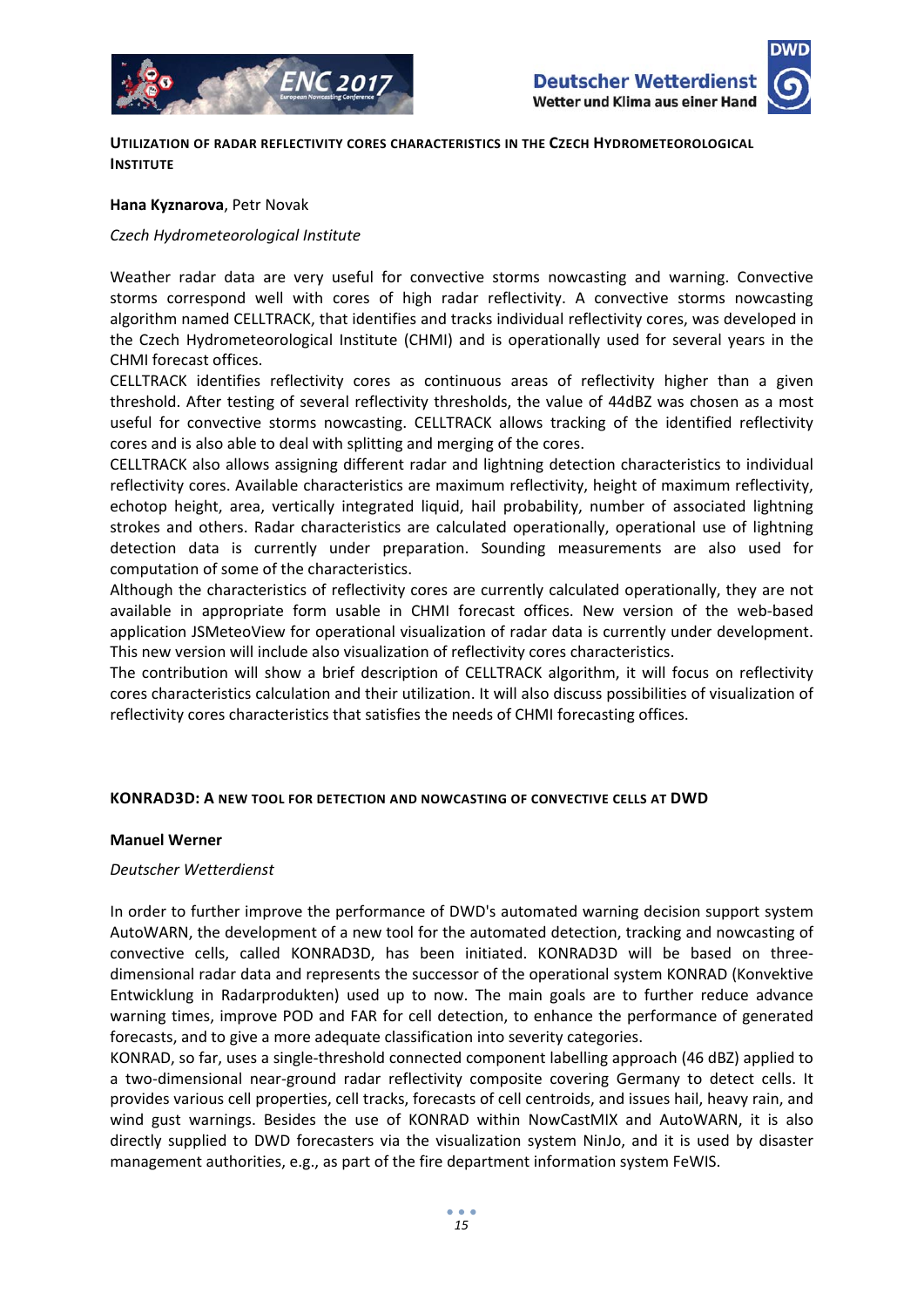





The novel tool KONRAD3D is currently being newly developed from scratch using DWD's software framework POLARA. Within KONRAD3D, convective cells are detected in three‐dimensional radar reflectivity sweep data which is quality controlled using dual‐polarimetric algorithms. Hail and heavy rain warnings will be based on dual‐polarimetric Hydrometeor Classification and Quantitative Precipitation Estimation schemes. It will further make use of state of the art techniques for detection, tracking and forecasting of convective cells. For instance, we resort to adaptive thresholding schemes not being bound to a single fixed threshold anymore. In addition, cell tracking is supported by standard optical flow methods imported from the widely used OPENCV (Open Source Computer Vision) software library. Moreover, it is planned to combine radar reflectivity cells with features derived from lightning and satellite data as well as with objects created by DWD's mesocyclone detection algorithm into consolidated objects. In all of these steps, particular importance is attached on a generic software design. Basic techniques, like, e.g., feature extraction and tracking algorithms, are linked into a software library called FTN (Fundamental Techniques for Nowcasting) which can be separately supplied to developers of other nowcasting tools. Finally, another focus of the development will be placed on the derivation of cell life‐cycles and their incorporation in the nowcasting.

In this work, we present the basic design of KONRAD3D in more detail and show first results with the detection and tracking functionality in KONRAD3D using three‐dimensional polar radar reflectivity data for a prominent example case.

#### **NOWCASTMIX – AUTOMATIC WARNINGS AND FEATURE TRACKING FROM CONTINUOUSLY MONITORED NOWCASTING SYSTEMS BASED ON OPTIMALLY CLUSTERED FUZZY‐LOGIC ASSESSMENTS OF STORM ATTRIBUTES**

#### **P. M. James**, B. K. Reichert, D. Heizenreder

#### *Deutscher Wetterdienst*

The German Weather Service's AutoWARN system integrates various meteorological data and products in a warning decision support process, generating real‐time warning proposals for assessment and possible modification by duty forecasters before dissemination to customers. On nowcasting timescales, several systems are continuously monitored to capture rapidly developing mesoscale events, including radar‐based cell tracking methods, 3D radar scans, lightning strike locations, calibrated precipitation extrapolations, live synoptic reports and numerical forecast models. To help the forecasters manage this large volume of rapidly changing data, NowCastMIX processes it into an integrated grid‐based analysis, providing an optimal warning solution with a 5‐ minute update cycle. Inputs are combined using a fuzzy logic approach for estimating likely storm attributes, deriving optimized estimates for the storm cell motion vectors. An adaptive ensemble clustering optimization is then deployed to reduce the spatial complexity of the resulting warning fields and smooth out noisy temporal variations to a manageable level for the duty forecasters to deal with. NowCastMIX thus delivers an on‐going real‐time synthesis of the various input data to provide consolidated sets of most-probable short-term forecasts for the whole of Germany within the context of AutoWARN and for flight safety in civil aviation. The system has run over six years, yielding a rich and complete high resolution analysis of thunderstorm activity and corresponding warnings, providing a valuable research resource for improving the system further. Recently an explicit tracking of storm cell clusters has been introduced, which can capture and track anomalous cell motions which sometimes occur, such as so-called "right-moving" supercells, further improving forecast quality.

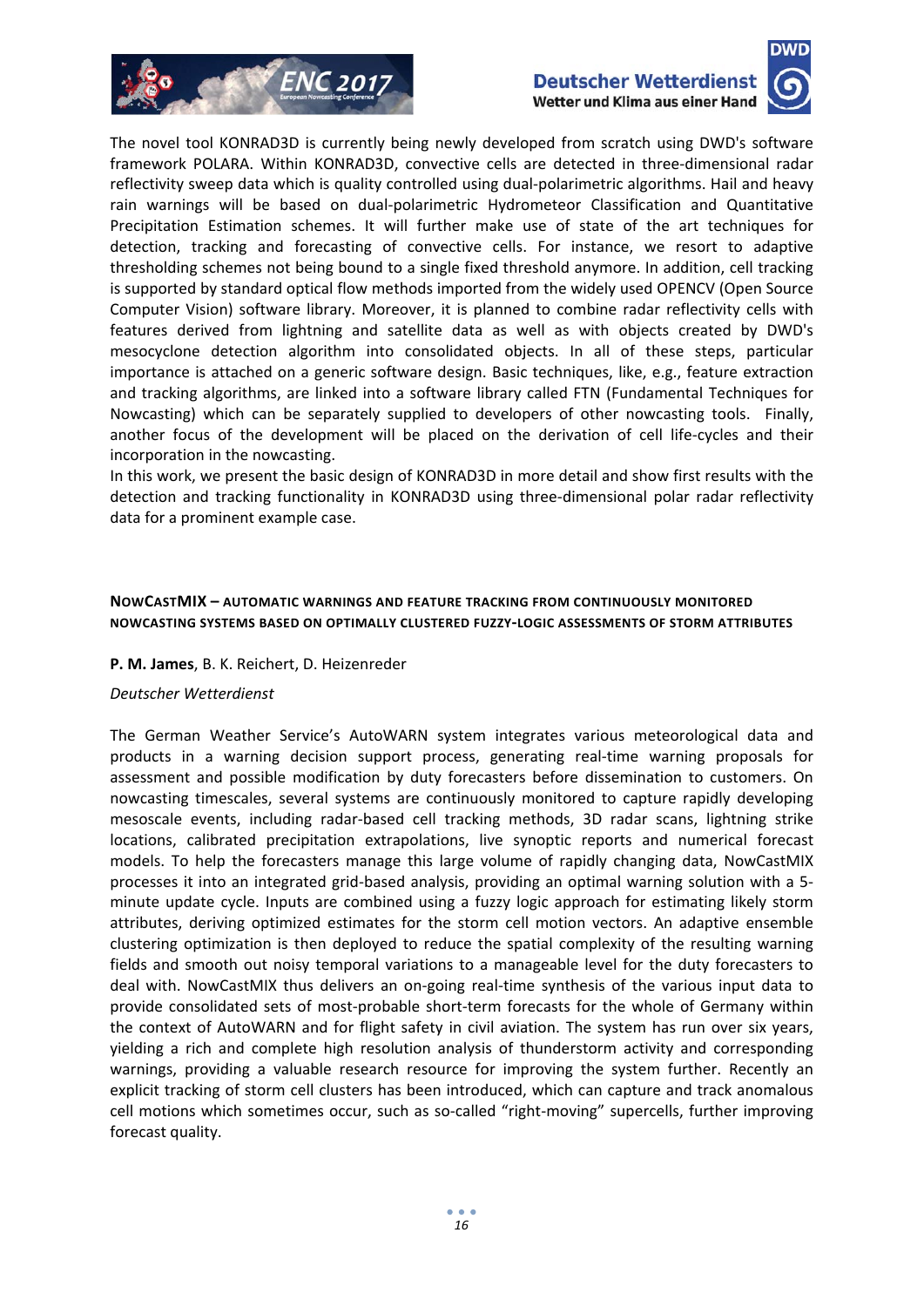





**NOWCAST OF LIGHTNING AS A BLEND OF PROBABILISTIC DATA**

#### **Moseley, Stephen**

*Met Office*

Severe atmospheric convection presents a significant hazard to aviation due to the associated turbulence, up and down draughts, hail, lightning and icing (Brown et al, 2014, Bradbury, 2000).

The accurate identification, location and movement vector of an active convective storm is valuable information for the national air traffic control (NATS) for routing aircraft safely. The increased workload this brings and the reduced airspace capacity are already being mitigated against with a 5‐ day forecast of disruption in the LTMA (Brown et al, 2014).

A nowcast tool of lightning probability as a proxy for severe convection is presented, building on the empirical thresholding Convection Diagnosis Scheme of Hand, 2002 applied as a probabilistic forecast from a high-resolution NWP model. The nowcast tool uses a nowcast ensemble precipitation rate forecast (using STEPS; Bowler et al. 2006) and an extrapolation‐based thunderstorm tracker to modify the first‐guess NWP fields.

Verification of the probabilistic nowcast tool is presented, demonstrating how this tool improves on the skill of the NWP forecast in the nowcast time frame.

*Reference:*

**Bradbury, T., 2000**, Meteorology and Flight. Black Publishers Ltd. ISBN: 978‐0713668315

**Brown, K., Maisey, P., 2014**, Improving forecasting of disruption due to convection within the LTMA, Met Office internal report for the Civil Aviation Authority.

**Bowler N, Pierce CE, Seed A., 2006**, STEPS: a probabilistic precipitation forecast scheme which merges an extrapolation nowcast with downscaled NWP. Q. J. R. Meteorol. Soc. 620A: 2107–2125. **Hand, W.H., 2002**, The Met Office Convection Diagnosis Scheme, Meteorol. Appl., 9, 69‐83

#### **NOWPAL: NOWCASTING PRECIPITATION ACCUMULATIONS**

**Matteo Buzzi**, Luca Panziera, Marco Boscacci, Marco Gaia

*MeteoSwiss*

The nowcasting system NOWPAL, recently introduced in a preoperational phase at MeteoSwiss, has been developed to issue automatic precipitation alerts for predefined and user dependent geographical regions in Switzerland, combining precipitation accumulations in the recent past with the INCA precipitation forecast. Different accumulations temporal windows and regional thresholds derived with an extreme precipitation analysis are used. The presentation give an overview on the system and presents the first experiences.

#### **A PROBABILISTIC INCA BASED ON ERROR STATISTICS**

**Atencia, Aitor**; Kann, Alexander; Tüchler, Lukas; Wang, Yong

*ZAMG ‐ Zentralanstalt für Meteorologie und Geodynamik*

The latest radar observations are widely used as the main source for deterministic nowcasting techniques, such as INCA, in operational and research centers. However, this approach does not take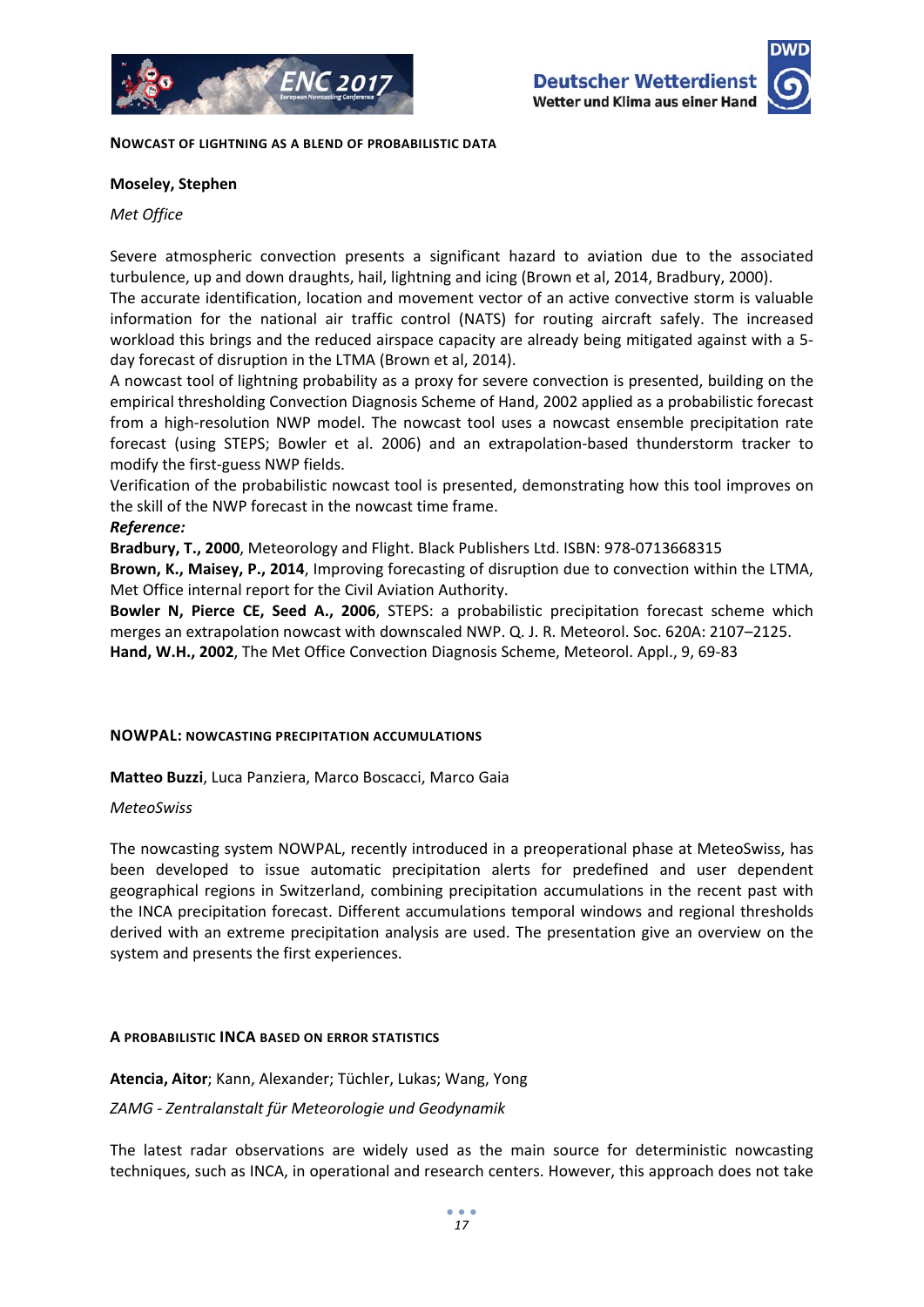



into account other sources of information such as the actual rainfall measured by rain gauge in the analysis step or errors in temporal extrapolation of the analysis due to changes in the motion vectors or growth and decay of precipitation.

Quantitative precipitation estimation based on weather radar data is affected by many uncertainties and errors. To handle the uncertainties in the precipitation products, statistical properties of the errors between the radar estimation and the measured rainfall are used to derive a probabilistic QPE analysis. The used ensemble generator is based on a stochastic simulation using LU decomposition of the error covariance matrix and autoregressive filtering allowing the representation of the actual spatio‐temporal dependence of radar observational errors.

Lagrangian forecasts can be generated from these realistic ensemble of analysis. To account for other sources of errors such as the growth and decay, a Markov process is applied to create or destroy rain keeping the properties of the analysis errors. The existence of observed predictable properties in the small-medium scales are introduced in the generation of the stochastic noise. These properties, such as the diurnal cycle of precipitation among others, provide realistic ensembles of different meteorological situations, narrowing the spread among members.

Finally, some statistical spatial and temporal properties of the final set of ensembles have been verified to determine if the technique developed introduced enough uncertainty while keeping the properties of the original field.

#### **NOWCASTING OF WINTER WEATHER WITH INCA**

#### **Alexander Kann**, Benedikt Bica, Jasmina Hadzimustafic, Yong Wang

#### *Zentralanstalt für Meteorologie und Geodynamik*

Precise nowcasts of winter weather hazards like icing, low visibility or heavy snowfall are of crucial interest both for public security and specific applications, e.g. road management. To account for this increasing demand, the analysis and nowcasting system INCA has been refined and further developed. Within a cooperation with the Austrian highway company, surface temperature, icing, snowfall and road condition nowcasts have been specifically designed for high-resolution road sctions. It is shown that pavement temperature measurements and a thermal mapping based downscaling process add value to the nowcasting skill of INCA.

Within the WMO WWRP RDP/FDP project ICE-POP 2018, which aims to improve the understanding severe weather in winter over complex terrain, the INCA system is chosen to be an essential contribution for nowcasting. After successful implementation of INCA in the Olympic region of Pyeongchang, Korea, further refinements and developments, taking into account the characteristics of local measurements, scientific issues and specific needs of the Olympic organizers, are currently realized and planned. Apart from first results, a preliminary validation and future plans will be discussed.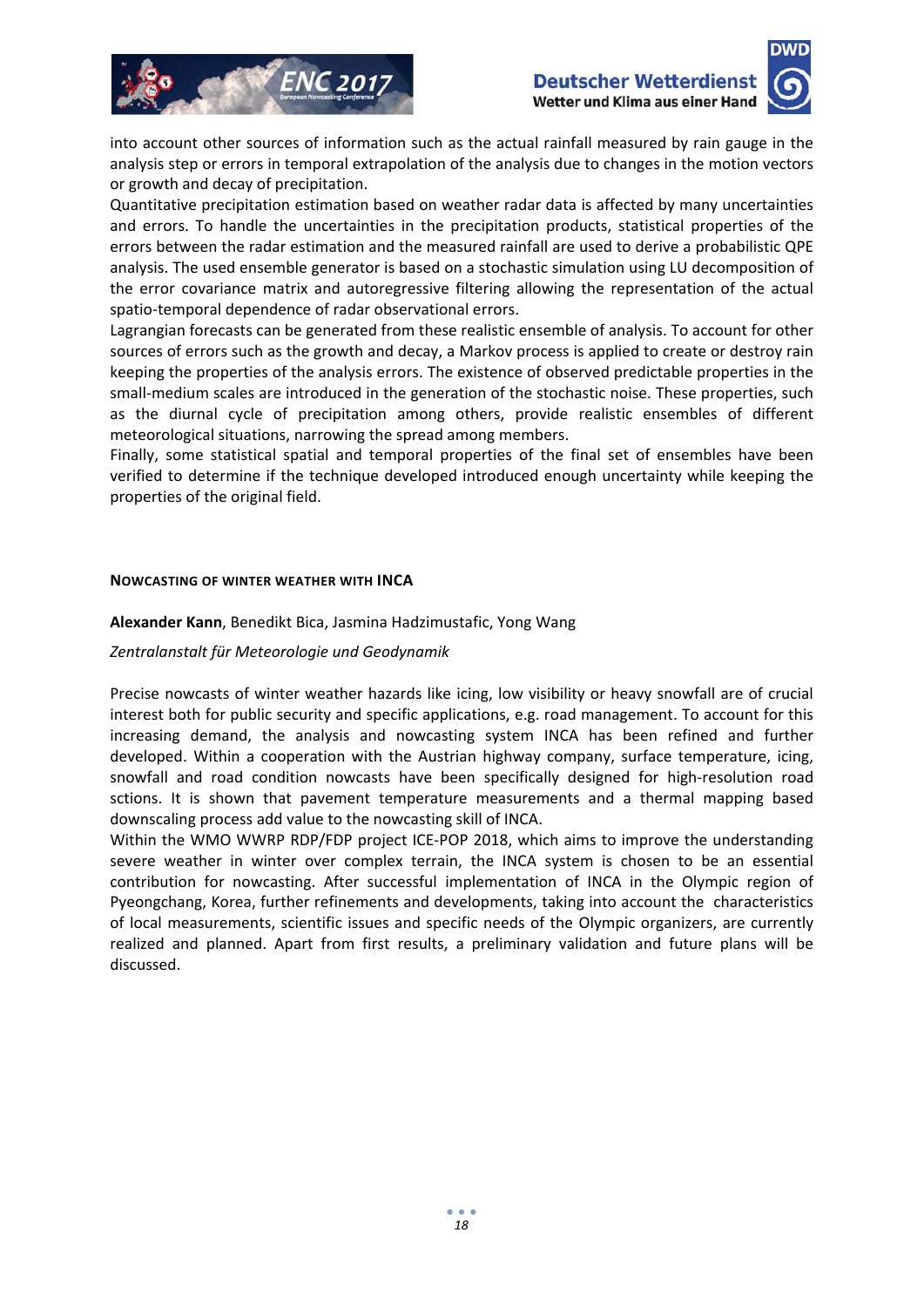



**HYBRID HUMAN EXPERT AND MACHINE‐BASED THUNDERSTORM WARNINGS: A NOVEL OPERATIONAL NOWCASTING SYSTEM FOR SEVERE WEATHER AT METEOSWISS**

**M. Gaia**, G. Della Bruna, A. Hering, D. Nerini, V. Ortelli

#### *MeteoSwiss*

Thunderstorm warnings to the population and the authorities are a high priority task for national weather services. Indeed, the impact of thunderstorms can be very severe. The main challenge in the context of a thunderstorm warning system is to achieve, with sufficient warning time, both precision (high time and spatial resolutions, useful estimate of intensity) and accuracy (high probability of detection and low false alarm ratio), in order to satisfy users' needs in their decision processes.

MeteoSwiss has recently developed a new automatic thunderstorm warning system based on an operational algorithm called "TRT" (Thunderstorms Radar Tracking). The weather radar detects the convective cells and TRT derives their motion and intensities. After extrapolating the location of each cell under the assumption of persistence, a notification informing about the location, the intensity and the lead-time of the convective cell can automatically be sent to the internal or external users.

During the research phase a systematic comparison between the automatic and the fully manual thunderstorm warning system was carried out during three summers, in order to evaluate their performance. This comparison was performed at the level of the 159 warning regions. From the results of the statistical validation of the test campaigns it emerges that the overall performance of the automatic system was better than the performance of the fully manually produced thunderstorm warnings. Especially interesting is the comparison of the lead time for the warnings: the automatic system was able to send out warnings 14-18 minutes before the manual warning system. This is a very significant improvement for nowcasting thunderstorm warnings.

Therefore since summer 2016 this information is submitted by the system as a proposal to the forecaster on duty, integrated in the main visualization and production tool used by MeteoSwiss, called NinJo. The forecaster on duty can then choose to accept, modify or reject such proposal. Without intervention in the 2 minutes following the proposal, the system will automatically issue the thunderstorm warning to the public.

During the summer seasons 2014, 2015 and 2016, MeteoSwiss has also launched three test campaigns with more than 600 beta testers. They has the opportunity to subscribe to thunderstorm warnings via SMS for up to three locations of their choice. The results of the test campaigns have been very promising: the beta testers' feedback reported a quite encouraging scenario from the users' point of view. Finally, users showed general satisfaction for the new automatic system and they appreciated the opportunities offered by such systems (e.g. customization). Especially the possibility to get thunderstorm warnings for a given location, defined by geographical coordinates, and not only for large warning regions has been appreciated.

At the nowcasting conference we will present the overall results of the test campaigns and we will illustrate how MeteoSwiss uses the new potentialities of the real‐time automatic warning system in order to improve the quality of the thunderstorm warnings for the authorities and for the population. We will also discuss how important it is to involve the internal and external users during the development phase of a new warning system, in order to take care of their needs.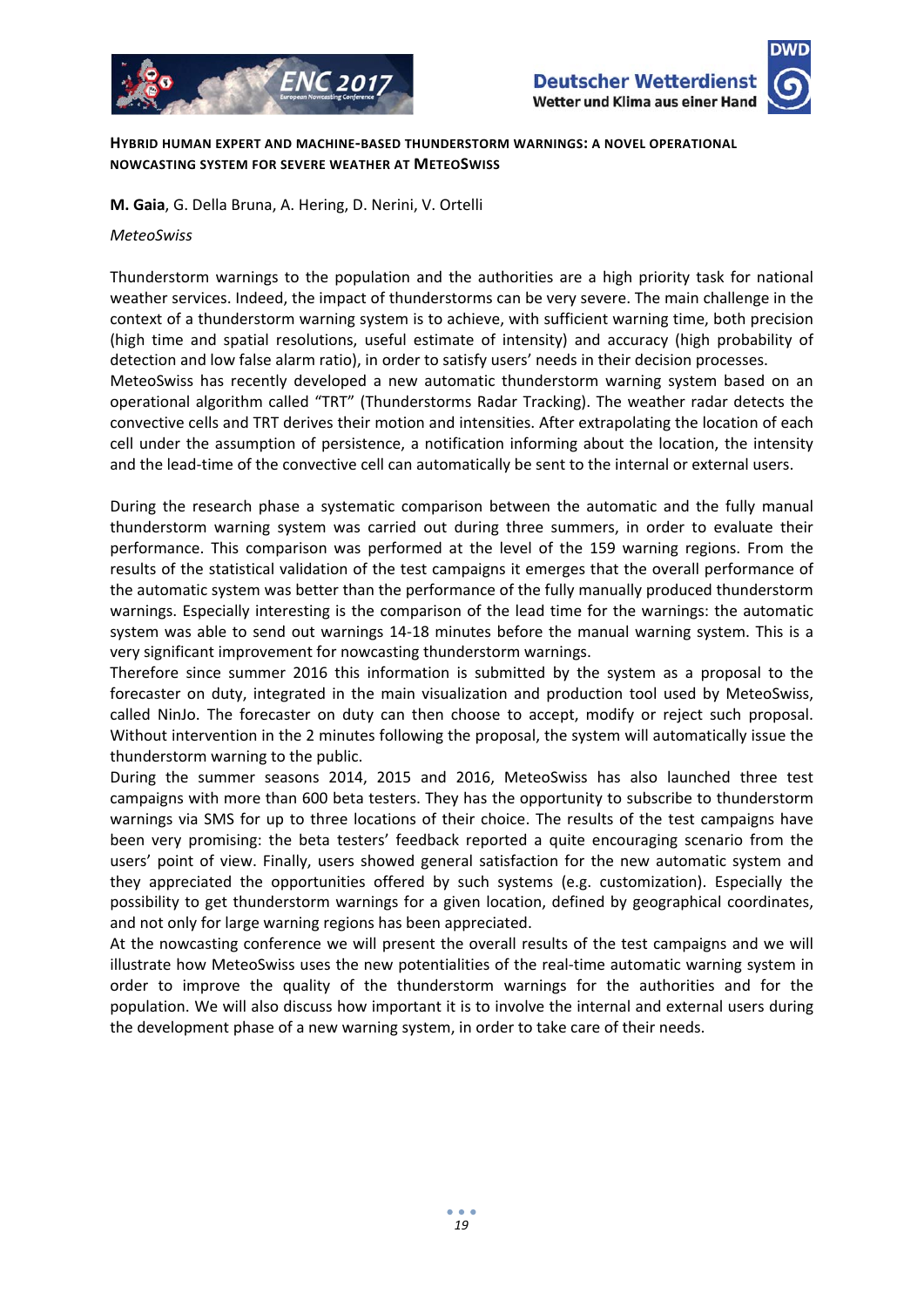





#### **AWI, THE POST‐PROCESSING TOOL FOR NOWCASTING AND VERY SHORT‐RANGE FORECASTING OF THE ITALIAN AIR FORCE METEOROLOGICAL CENTRE**

#### **Marco Alemanno**, Lucio Torrisi, Antonio Vocino, Francesca Marcucci

#### *Italian Air Force Meteorological Centre*

An automatic post‐processing software applied to the deterministic NWP model output fields, named Automatic Weather Interpretation (AWI), is in use at COMET, the Italian Air Force Meteorological Centre.

In detail, downstream of the COSMO-ME limited area model, running on the Euro-Mediterranean domain, a series of multi‐parameter decisional trees allows the determination of the weather phenomena (drizzle, rain, snow, thunderstorms, fog, etc.) as well as of the cloud type, including base and top height, and the risk of icing, strong wind or heat waves.

AWI is a software developed by the Italian Air Force and written in C and Fortran, designed to assist the weather forecasters, especially in the fields of nowcasting and very short-range forecasting, by means of charts with a clear indication of the expected phenomenon for each grid point within the area of interest.

Recent developments include the implementation of a simplified Tiedtke's algorithm for the determination of the base and top height of convective clouds, in order to better predict cumulonimbus clouds.

# **Application, user aspects and verification**

**USING VERTICAL INTEGRATED LIQUID/ICE, ROTATION AND LIGHTNING DENSITY TRACKS FOR OPERATIONAL SEVERE WEATHER WARNINGS**

**Christian Herold**, Adrian Leyser, Sebastian Schappert, Thomas Hengstebeck, Michael Mott, Kathrin Wapler

#### *Deutscher Wetterdienst*

Severe weather associated with deep convection poses a significant threat to life, property and economy. The nowcasting of severe convective events remains a challenging endeavour. Newly developed products can support the forecaster in the warning decision process. The use of the vertical integrated liquid/ice, rotation and lightning density tracks in an operational warning and forecasting environment are presented from a forecaster's perspective.

Vertical Integrated Liquid/Ice (VIL/VII) products are generated as national composite using the 3D‐ reflectivity volumes of all DWD radar stations. For a given grid-cell a VIL value is calculated by integrating exactly vertical. A VIL‐Track is created by taking the maximum value of all VIL values for this pixel in the last three hours. The VIL Track product is useful for depicting paths of moving cells. In case of cell splits two divergent VIL paths can be observed. The reflectivities are always interpreted as belonging to liquid hydrometeors. However, this overestimation pronounces severe storms, which make VIL a kind of "storm severity indicator". In the VII product the lower integration limit is lifted in order to catch just the frozen hydrometeors, so that VII may be better suited to imply the presence of hail. Preliminary tests showed a relationship with hail size.

The rotation product is meant for visualising the azimuthal shear connected with rotation in meso-(anti)cyclones. Each pixel within this composite is assigned a value corresponding to the average azimuthal shear in the vertical column above the pixel, for the low-level rotation product between 0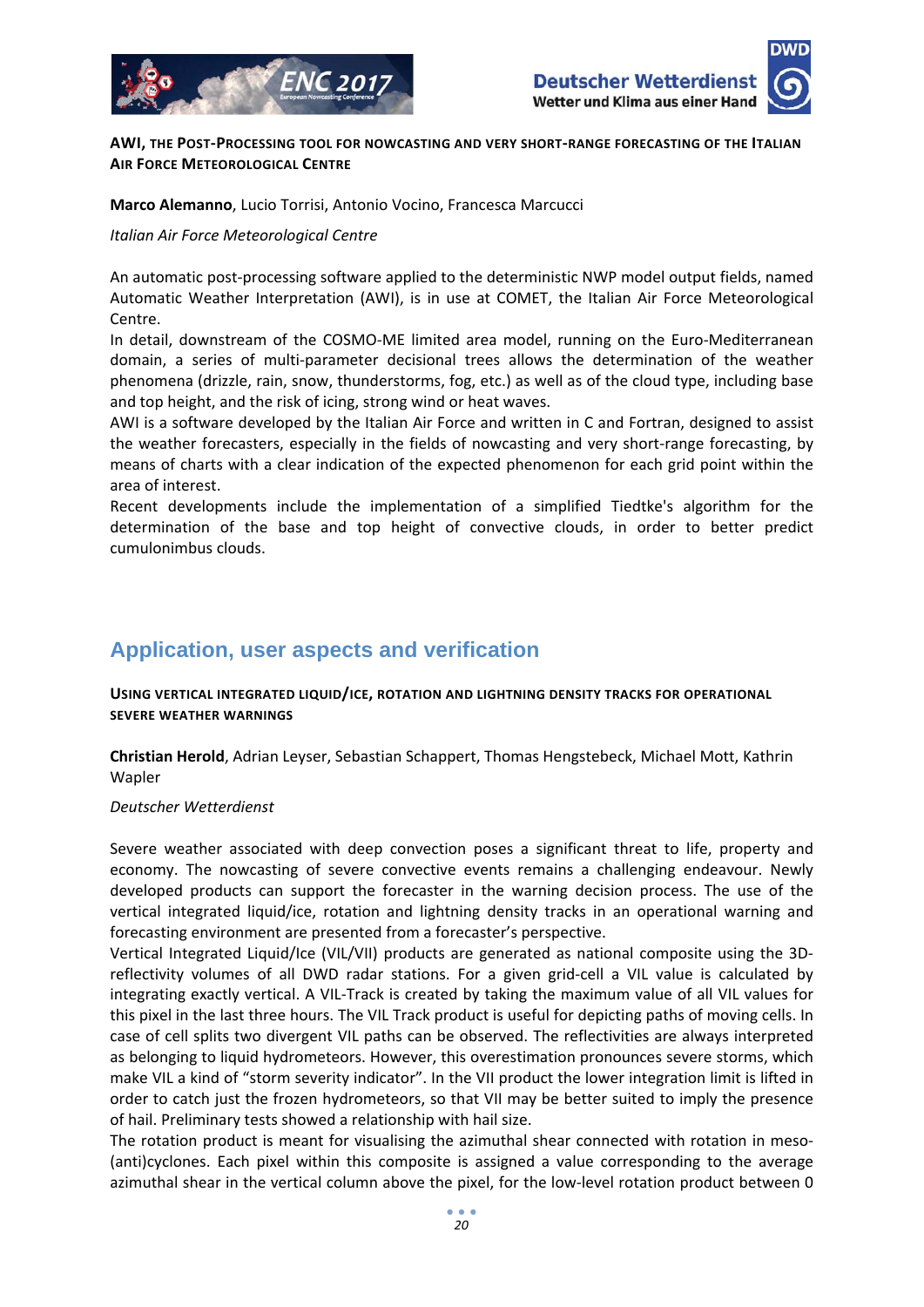



and 3 km above ground level (agl) and for the mid-level rotation product between 3 and 6 km height agl. The related track products are obtained by pixelwise accumulating the maxima from the LL and ML rotation products of the last 3 hours, so that only positive shear is picked up. The low level and mid level rotation track products can help to distinguish between close to ground (implication for possible occurrence of tornadoes) and mid level atmospheric rotation.

Lightning strokes are mapped on a grid with a spatial resolution of 1 km. The grid is similar to that of the VIL/VII and rotation products. The lightning density product shows the number of lightning strokes per km<sup>2</sup> for a 5 minute interval. The lighting density track is created by accumulating the lightning density products from the last 3 hours. Each pixel of the lightning density track product is assigned the total of all lightning density values for this pixel. Intense convective storms tend to have higher lightning stroke densities. A so-called lightning jump, i.e. a rapid increase in the lightning stroke rate of a storm, has in many cases shown to be a precursor of severe weather (e.g. gusts, hail or tornadoes).

#### **"NO ONE WILL GO AND HOLD OR TIE A TREE!" SEVERE WEATHER SITUATIONS FROM AN EMERGENCY SERVICES PERSPECTIVE**

#### **Thomas Kox**

#### *Freie Universität Berlin*

Extreme weather events present great challenges for society and the organizations responsible for their protection. How do emergency services (i.e. fire brigades) handle these critical situations? What determines their work in preparation and during an event? What information would make it easier for them?

Even more sophisticated users such as emergency services vary considerably in their individual perceptions and capabilities, their institutional requirements and legal frameworks (Kox et al. 2015). In order to communicate weather information more effectively it is necessary to determine such influences.

The research was based on data obtained from semi‐structured interviews with representatives from different civil protection and emergency management authorities in Germany. The results revealed the importance of dealing with uncertainty, the role of lead times and spatial and temporal resolution, as well as principles of action.

#### **OUTCOME OF THE FIRST NOWCASTING SATELLITE APPLICATION FACILITY (SAF) TESTBED**

#### **Xavier Calbet**, Pilar Ripodas

#### *AEMET*

Nowcasting (NWC) Forecasters face the enormous challenge of having to process a huge amount of data from the observing systems and the numerical weather prediction models. With this data, they issue a forecast or a meteorological warning. Products derived from meteorological satellite data, such as those generated by the NWC SAF, greatly simplify the interpretation of satellite imagery. However, for these products to be useful, Forecasters need to know and be able to interpret them and know their limitations. Because of this, a series of Testbed activities are being performed between 2016 and 2017. The Testbeds consist of assembling a group of Forecasters, together with forecasting product developers, simulating real operational forecasting scenarios using the usual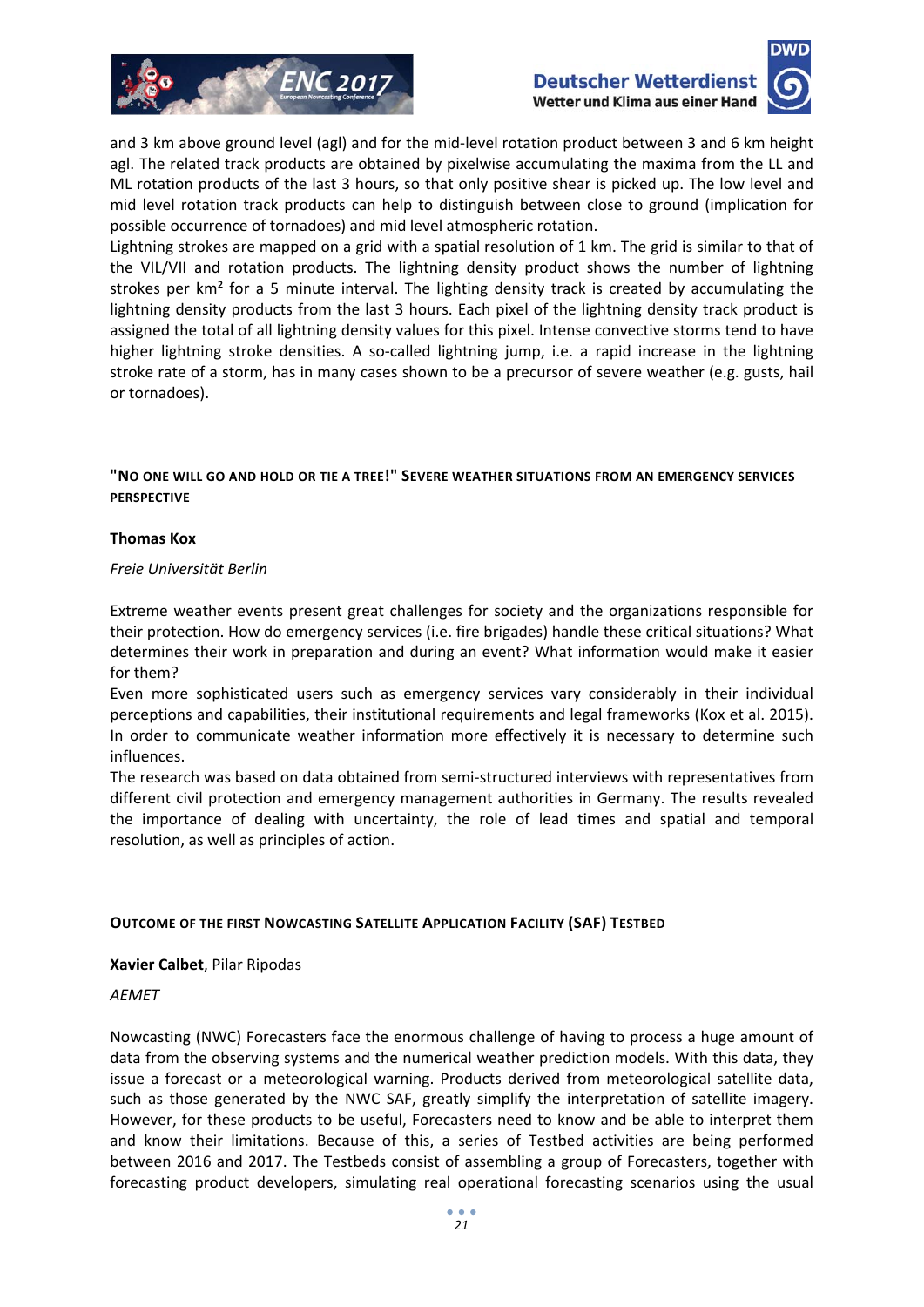



forecasting tools plus the NWC SAF ones. The ultimate goal is to establish a communication channel between Forecasters and product developers. This presentation informs about the outcome of the first NWC SAF Testbed performed in Malaga (Spain) from 14 to 18 November 2016.

#### **EVALUATION OF NOWCAST SYSTEMS AT THE ESSL TESTBED SINCE 2012**

**Pieter Groenemeijer**, Alois M. Holzer, Tomas Pucik

*European Severe Storms Laboratory ‐ Science and Training*

Since 2012, the European Severe Storms Laboratory operates the annual ESSL Testbed programme. One of the two main goals of the Testbed is to evaluate new nowcasting and forecasting tools, specificially with respect to hazardous convective weather. In collaboration with DWD, ZAMG, MeteoSwiss, and EUMETSAT, among others, many different external radar, NWP, satellite, lightning detection and several hybrid products were featured at the Testbed. These products were used as a resource for Testbed participants to make real-time experimental weather warnings. During this work and the subsequent evaluation sessions at the Testbed, feedback was collected that has been shared both immediately on‐site and afterwards with nowcast tool developers. In this presentation, we will review the evaluation activities and provide an outlook for the near and more distant future of the programme.

# **Combination of NWP and Nowcasting**

#### **ASSIMILATION OF GNSS SLANT INFORMATION FOR NWP AND NUMERICAL NOWCASTING**

#### **Siebren de Haan**

#### *KNMI*

Humidity measurements for operational numerical nowcasting are sparse. Radiosonde and satellite humidity information is valuable for numerical weather prediction (NWP), but generally have a data latency of the order of 45 to 90 minutes. Another source of upper air humidity information that can be derived from a network of Global navigation satellite system (GNSS) receivers is called Zenith Total Delay (ZTD). This information, which is related to the total amount of humidity above the observation site, has proven to be valuable for numerical nowcasting, using the hydrostatic HIRLAM model, and NWP. The latency is short enough.

The actual measurements from a GNSS network are time delays from (moving) satellites to the receiver and thus contains more information on the distribution of upper air humidity. In this study we have assimilated these Slant Total Delay (STD) estimates from a dense network in a nonhydrostatic NWP model Harmonie, at 2.5 km resolution with a three hour update cycle. The first results show a positive impact on cloud cover and rainfall forecasts. Additionally, the STD observations are assimilated in a 1 km grid Harmonie model for numerical nowcasting (one hour cycle), which is nested in the 2.5 km Harmonie model. A case study shows the potential of this system.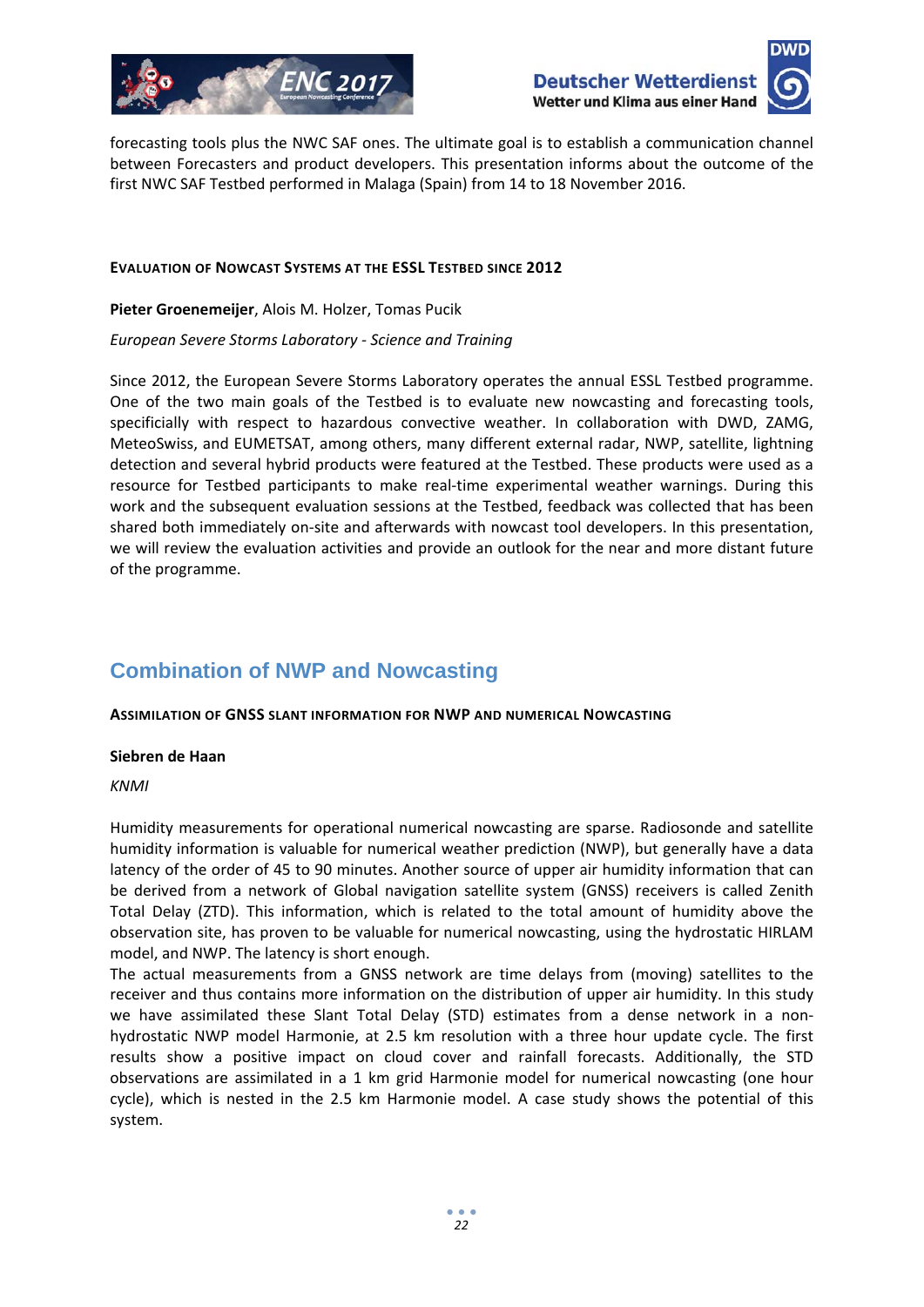



#### **VERY SHORT‐RANGE NWP FORECASTS INITIALISED WITH STMAS AND WRFDA ANALYSES: AN EVALUATION DURING THE CONVECTIVE SEASON**

#### **Jordi Mercader‐Carbó**, Jordi Moré, Eloi Dalmasso, Abdelmalik Sairouni

#### *Servei Meteorològic de Catalunya*

Nowcasting tools are essential for providing assessment on short-range precipitation forecasts, especially in situations when high rainfall intensities are expected. Over the last years, the Meteorological Service of Catalonia (SMC) has taken advantage of an operational very shortrange weather forecasting system based on the combination of observations and the Weather Research and Forecasting – Advanced Research WRF (WRF‐ARW) model. In this study, a major update of this system is presented. On one hand, the Space–Time Multiscale Analysis System (STMAS) has been evaluated for several cases spanning from late summer to early autumn of 2016, when significant precipitation events took place in Catalonia. It is shown that shortrange forecasts initialised with this system achieve better skill than the ones using the NOAA's Local Analysis and Prediction System (LAPS), the only data assimilation system in operations that time for nowcasting purposes. On the other hand, short‐range forecasts initialised with the analysis resulting from assimilation of RADAR data using the WRF Data Assimilation (WRFDA) system have also been performed for the same cases. Several options for the reflectivity assimilation, the background error characterization or the cycling system have been considered for the WRFDA experiments. Analyses obtained from both WRFDA and STMAS are evaluated and compared, along with their subsequent forecasts.

#### **NWP‐SUPPORTED NOWCASTING AT IMWM**

#### **Andrzej Mazur**, Andrzej Wyszogrodzki

#### *Insitute of Meteorology and Water Management ‐ National Research Institute*

At IMWM the nowcasting system INCA (Integrated Nowcasting Through Comprehensive Analysis) works as a system for analysis and ultra-short-term forecasts of the state of the atmosphere. Based on the data from IMWM's measurement network (SYNOP and telemetry stations as well as radar installations) INCA creates an analysis of the state of the atmosphere. On its basis an ultra‐short‐term weather forecast "for now" (i.e. for the next few hours) is prepared. It is also based on forecasts from numerical model(s) and is adjusted with the latest available observation and measurement data, i.e. the most recent analysis from INCA system. As for basic parameters and fields, INCA prepares results with high horizontal resolution of 1x1km; for all fields except precipitation the analysis is prepared every hour with the forecast for the next eight hours. For precipitation, the analysis is computed every 10 minutes with the forecast for the next two hours.

#### **LAPS NOWCASTING – DEVELOPMENT AND EVALUATION**

**Petros Katsafados**, Spyrou C., V.M. Nomikou, A. Papadopoulos *Department of Geography, Harokopion University of Athens*

A simplified forward advection scheme has been embedded in a 3D data assimilation system, namely NOAA's Local Analysis and Prediction System (LAPS) in order to overcome the 'spin up' period which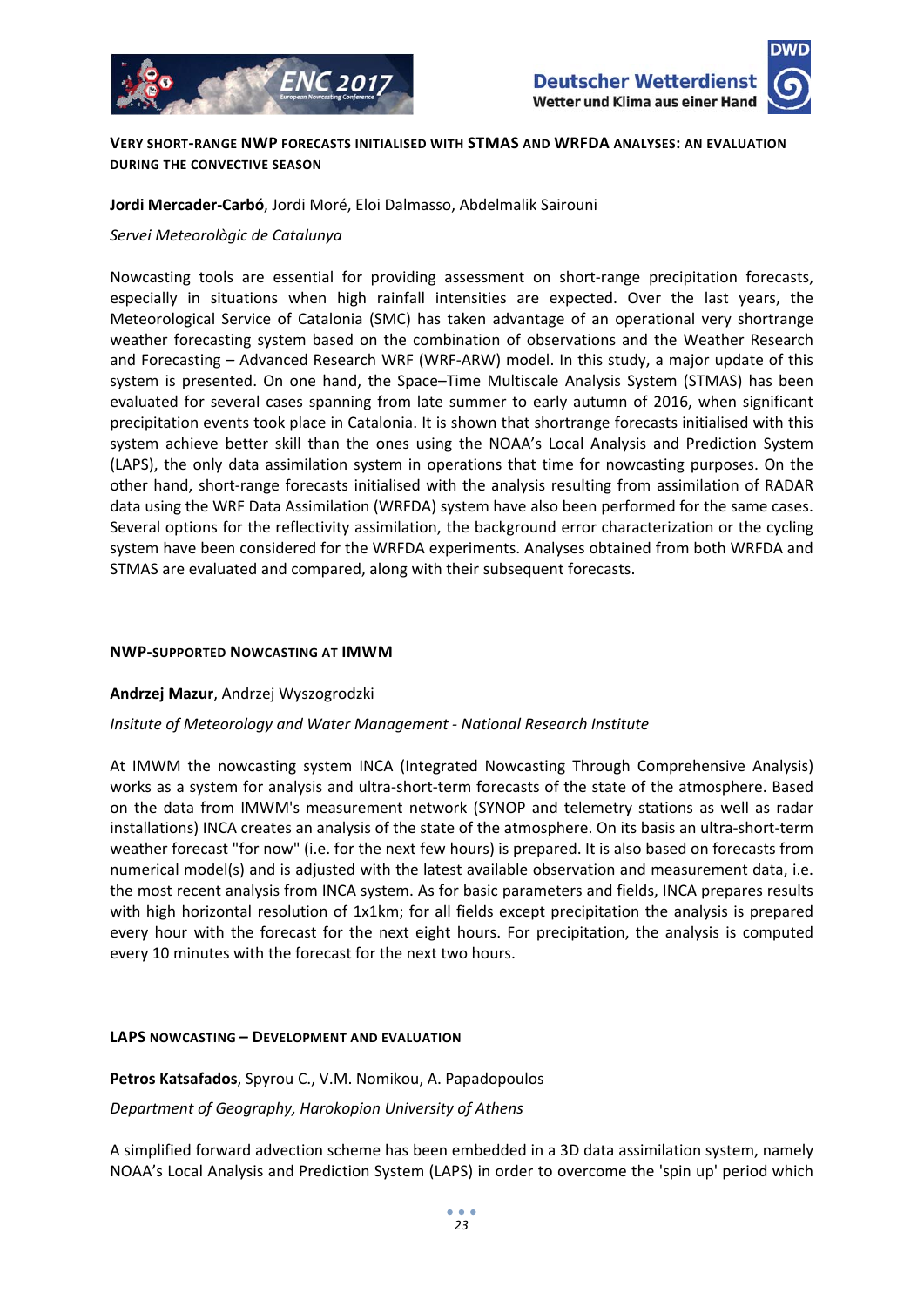



routinely appears in the conventional numerical weather predictions (NWP). The spin‐up has a time window usually up to 6 hours, rendering the numerical models unreliable for operational nowcasting. LAPS is a meteorological assimilation system that uses actual observations (meteorological stations, radar and satellite, soundings and others) and background data to generate a spatially distributed, three‐dimensional representation of atmospheric conditions. This way the system was able to advance the meteorological parameters in time and provide an estimation of future conditions 3 hours ahead from the analysis hour.

The performance assessment of the system has as reference the surface measurements available from the WMO network. The comparison against observations was made across Europe. The available surface observations from more than 500 conventional stations were used to verify and compare categorical near to analysis forecasts of the 10‐m wind field, 2‐m air temperature and sea level pressure for one month period. The evaluation methodology was based on the point‐to‐point comparison between system-generated variables and observations. On the basis of traditional objective verification techniques the scores produced are the standard mean error (BIAS) and the root mean square error (RMSE).

Furthermore, in order to examine the capabilities of the system against conventional NWP, the WRF model with the NMM core was run in operational mode for the same time period. Using the model output for the same forecast window, which is part of the model 'spin-up' time, WRF-NMM was evaluated having as reference the same station data. BIAS and RMSE were estimated for the 10‐m wind field, the 2-m air temperature and the sea level pressure as well. The analysis showed an overall improvement of the new system over the operational WRF model for the first three forecasting hours.

#### **NOWCASTING WITH HOURLY AROME NWP MODEL IN AUSTRIA**

#### **Florian Meier**, Yong Wang, Christoph Wittmann, Mirela Pietrisi

#### *Zentralanstalt für Meteorologie und Geodynamik (ZAMG)*

A nowcasting version of the convection permitting numerical limited area model AROME (Seity et al. 2010) is currently developed at "Zentralanstalt für Meteorologie und Geodynamik" (ZAMG) under the framework of the "Seamless" project. This includes tests with increased horizontal resolution of 1.2km, a reduced cutoff time of 30min, hourly 3D‐Var data assimilation including also new observations especially RADAR and aircraft data and hourly forecasts up to 12 hours lead time. In addition, new assimilation components like latent heat nudging of precipitation analysis and forecasts from the conventional ZAMG nowcasting system INCA or cloud nudging are tested. The potential benefit of such a system compared to the operational 3hourly AROME is shown by case studies and for a summer test period.

#### **SEAMLESS PROBABILISTIC ANALYSIS AND PREDICTION IN VERY HIGH RESOLUTION (SAPHIR)**

**Wang, Yong**; Kann; Atencia; Awan; Kemetmüller; Meier; Lang; Schicker; Tüchler; Wastl; Wittmann *ZAMG*

A seamless probabilistic system (SAPHIR) including weather analysis, nowcasting and short range prediction in very high resolution has been developed at ZAMG since 2015. SAPHIR is designed in at least 1km horizontal resolution, and updated from 10min to hours depending on weather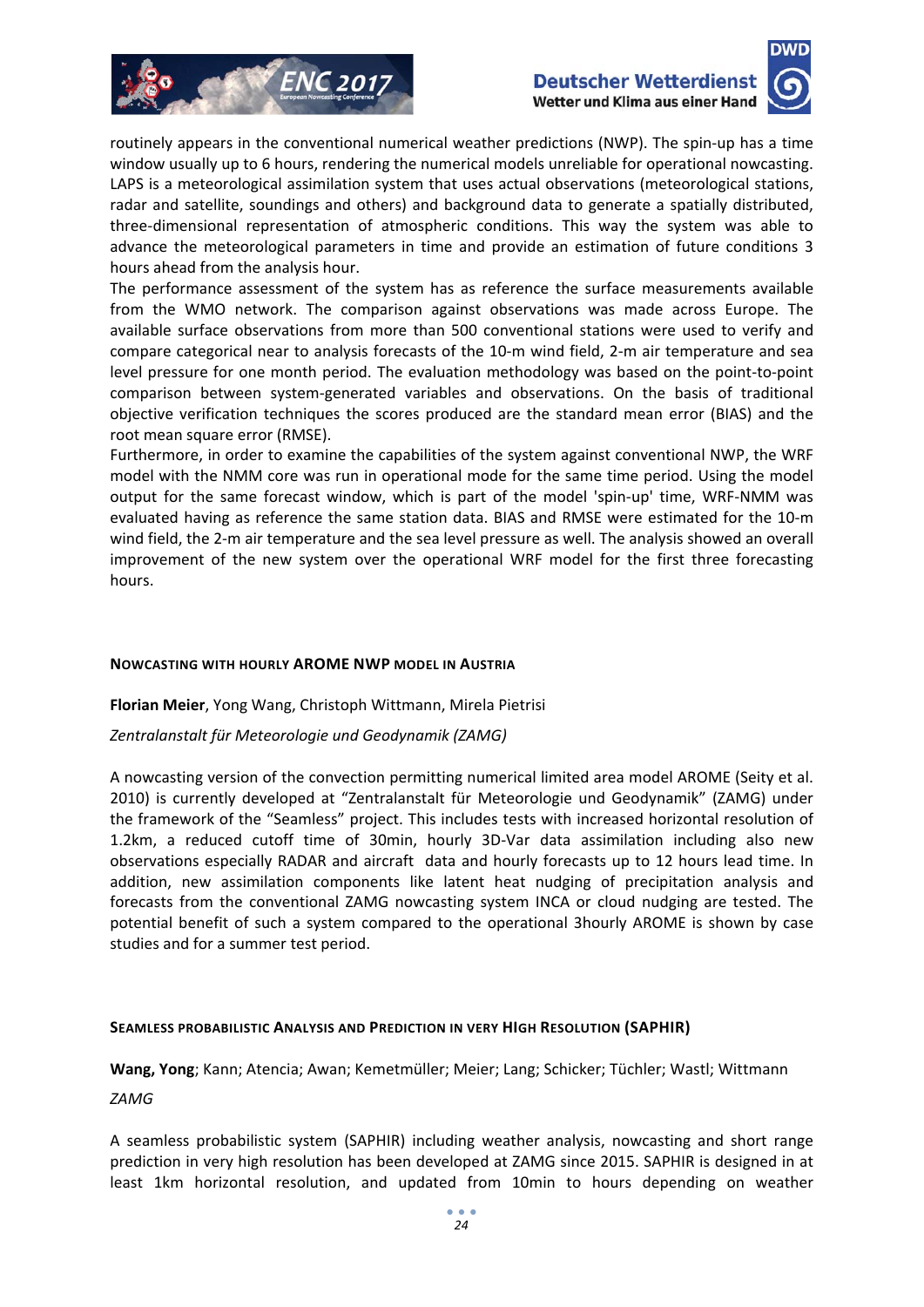



parameters. SPAHIR will provide the best possible and statistically optimized probabilistic forecast from 0 to 3 days, which includes probabilistic integration of observations for ensemble analysis, ensemble nowcasting, convection permitting RUC, convection permitting EPS, regional deterministic and ensemble forecasts, global deterministic and ensemble forecasts. SAPHIR will be introduced at the conference.

#### **NOWCASTING MOS**

**Knüpffer, Klaus**; Hoffmann, Jan (Geometix GmbH Science & Solutions)

*Meteo Service weather research GmbH*

MOS (Model Output Statistics) is applied to improve the forecasts of the numerical models already for decades. For standard elements like temperature MSwr‐MOS (Meteo‐Service‐ weather‐research MOS) reduces the error variance of the direct model output forecasts by about 50% on the average. This corresponds to about 20 years of improvement of

numerical models. MOS algorithms produce - as further benefit - all kinds of probabilistic forecasts which are needed as a basis for optimum decision making. During the last two decades MSwr‐MOS applications had been extended to aviation weather (Auto‐TAF) and

NowCasting such as Lightning MOS and Radar MOS. All these systems are Eulerian. 10 years ago, Cell‐ MOS, a Lagrangian MSwr‐MOS system, had been developed for the German National Weather Service (DWD): Individual storm cells are tracked by means of MOS and their characteristics (rain, gusts, hail, lightning strokes etc.) are predicted in a probabilistic way. Basic past and current developments regarding these systems are presented.

#### **A DISCUSSION ON THE PROBLEMS OF BLENDING RAINFALL DATA**

**Moseley, Stephen**; Friedrich, Martina; Scovell, Robert

#### *Met Office*

Combining information from various sources is central to nowcasting systems. For rain, sources of information can include extrapolation fields based on several time slices of radar analysis, and numerical model rain fields.

It has been found that rain has certain statistical properties, both in terms of intensity distribution, as well as in space-time structure (e.g. Schertzer and Lovejoy 1987, Crane 1990); that rain intensities on different scales combine multiplicatively; and that the lifetime of features is correlated with the spatial scale. We also know that rainfall intensity is approximately normally distributed when considered in log‐space.

In the Met Office implementation of the STEPS framework (Bowler et al. 2006), this has led to (a) working with rain rate data in log-space and (b) performing a spatial scale decomposition of rain fields before information is combined: advected small scale structure in extrapolation fields becomes less trustworthy faster than large scale advected features.

Treating a single pixel on a certain scale decomposition layer as a draw from a distribution represented by its local neighbourhood, the information from both sources of information at this layer and point can be combined with an appropriate scale‐dependent weighting if the source distributions are equivalent such that the local distribution of rain intensities is the same. Usually, this is achieved by normalizing both local distributions before and re‐normalizing afterwards.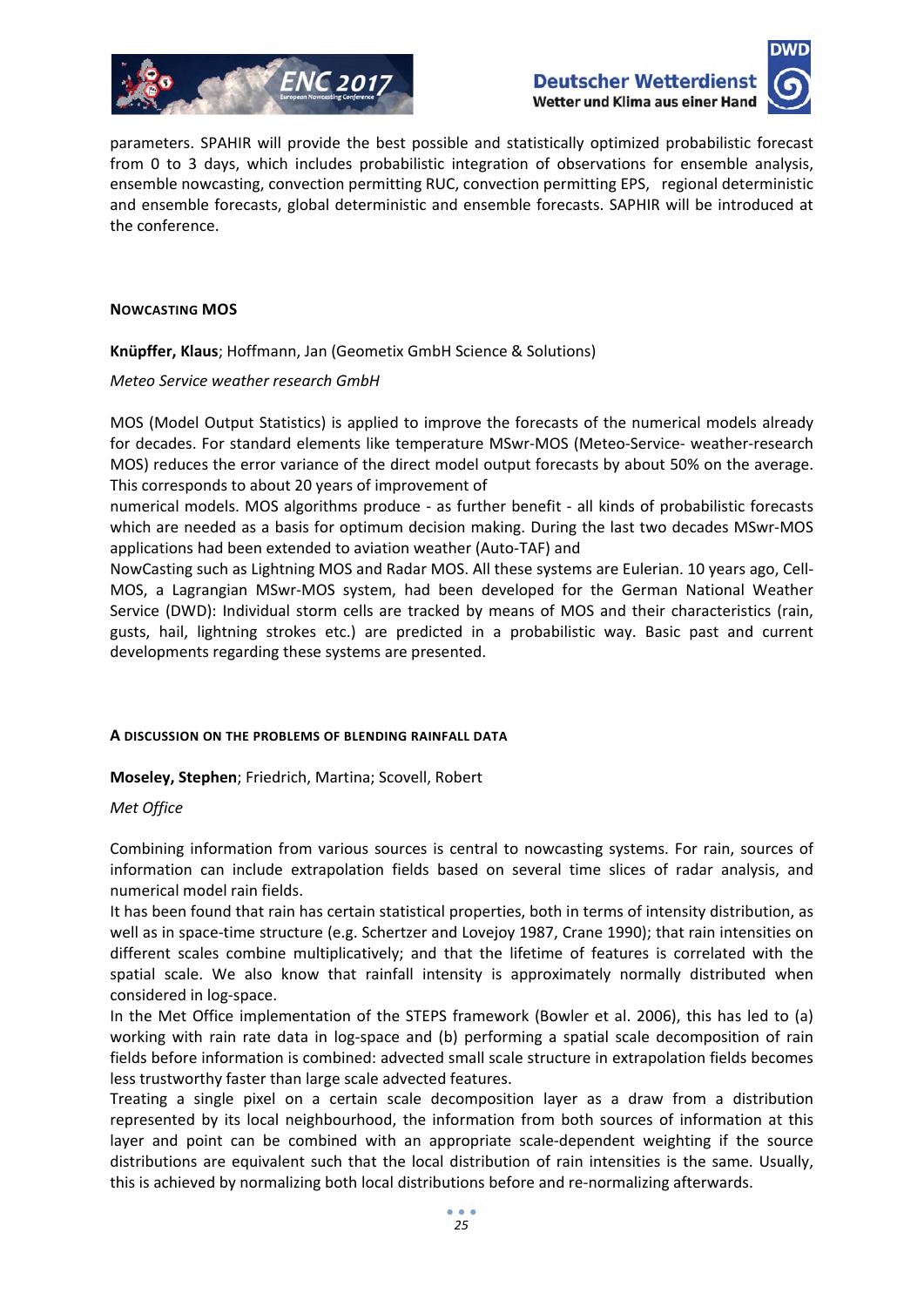



We will present how problems with this approach arise if one source of information has no rain at all in the local neighbourhood and hence a flat distribution and suggest possible alternatives. *Reference:*

**Bowler N, Pierce CE, Seed A. 2006.** STEPS: a probabilistic precipitation forecast scheme which merges an extrapolation nowcast with downscaled NWP. Q. J. R. Meteorol. Soc. 620A: 2107–2125.

**Crane 1990.** "Space‐Time Structure of Rain Rate Fields", JOURNAL OF GEOPHYSICAL RESEARCH, VOL. 95, NO. D3, PAGES 2011‐2020, FEBRUARY 28, 1990

**Schertzer and Lovejoy 1987.** "Physical Modeling and Analysis of Rain and Clouds by Anisotropic Scaling Multiplicative Processes", JOURNAL OF GEOPHYSICAL RESEARCH, VOL. 92, NO. D8, PAGES 9693‐9714, AUGUST 20, 1987

#### **AN ALTERNATIVE POINT OF VIEW OF SOME ASIST KEY ELEMENTS**

#### **Luis Bañon**

*AEMET*

ASIST project (Application oriented analySIS and very short range forecast environmenT) focuses its interest in a seam-less prediction from minutes up to 12 h lead time (very short range forecasting). ASIST is positioned as a link between observations and NWP. Among other project goals is the information exchange with other groups and programmes.

To achieve the project objectives, one of ASIST's work areas focuses on establishing links with EUMETNET's SRNWP‐EPS (Short Range Numerical Weather Prediction ‐ Ensembles Prediction System) project. In a recent workshop of this project some challenges in this area were presented.

The presentation offers an alternative point of view of the key elements shown in the workshop and of particular interest to ASIST: sources of uncertainty and generation of perturbations, ensembles and spread, the necessary calibration for reliable probabilistic predictions, communication of uncertainty, etc.

Finally, some questions concerning the common area between probabilistic nowcasting solutions and the ensembles of the SRNWP are posed.

## **Posters**

#### **P1. USE OF NOWCASTING DATA FOR THE ISSUE OF WEATHER WARNINGS AT DEUTSCHER WETTERDIENST**

#### **Tim Böhme**

#### *Deutscher Wetterdienst*

A main task for national weather services is the issue of weather warnings. These warnings inform about hazardous situations both in winter and summer seasons.

For the nowcasting period of up to two hours forecast time, area‐wide observational data are key data in nowcasting. At DWD, area‐wide observational data are based on radar, satellite and lightning data. Satellite and lightning data are important for warnings during heavy convective weather events, e.g. when heavy thunderstorms in meso‐scale weather systems, often accompanied by hail and gail gusts, arise. Radar data are in addition important for warnings during hazardous stratiform or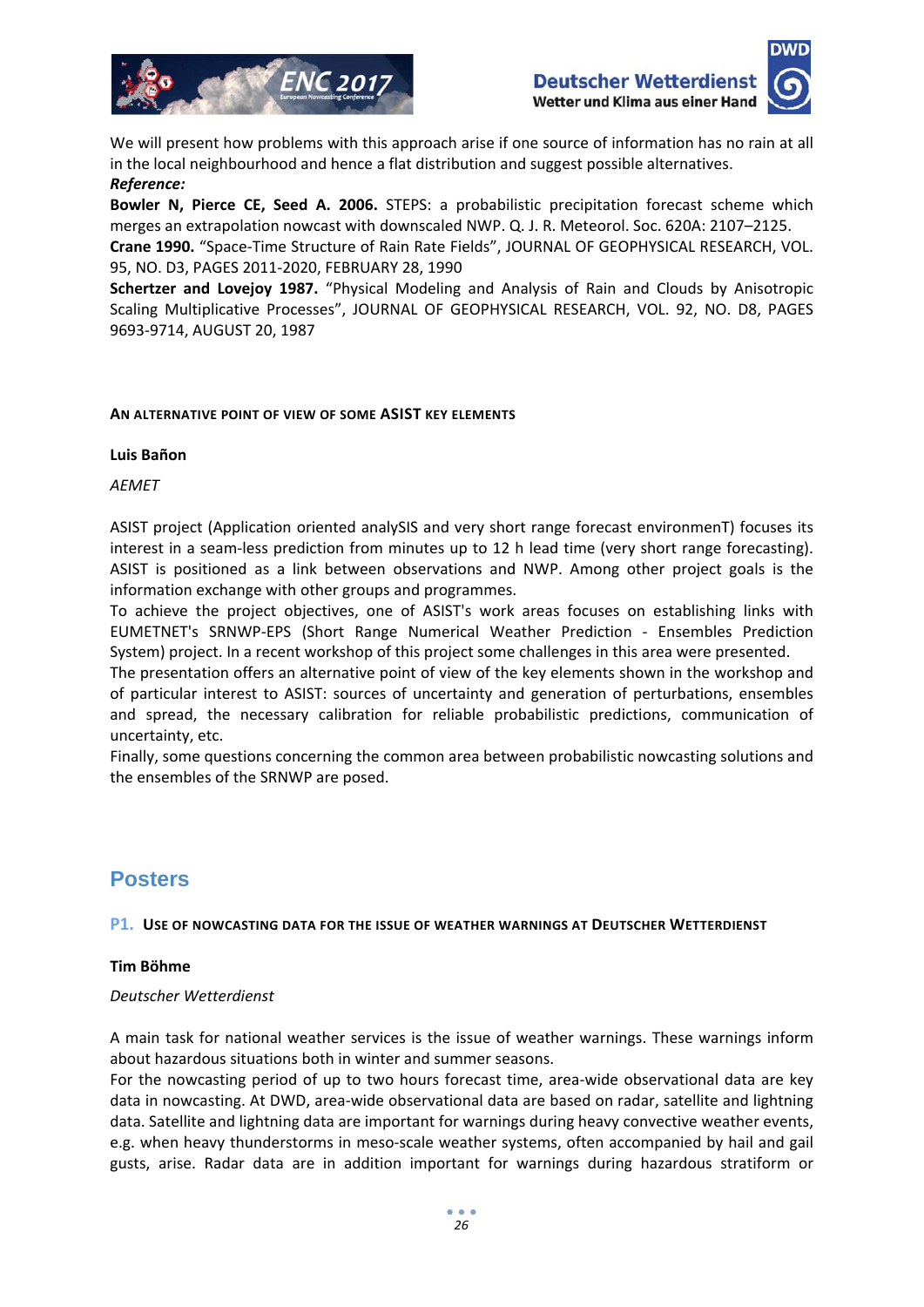



winterly weather evnts, e.g. when continuous rain fall leads to flooding or precipitation at temperatures around 0°C lead to slippery road surfaces.

The contribution will present existing and currently established nowcasting products at DWD. It will show in which warning situations, nowcasting tasks can access broadly to these nowcasting products and in which situations information of nowcasting data is still very limited. Case studies will illustrate the relevance and the benefit of the nowcasting products.

#### **P2. SPECMAGIC\_NOW ‐ A FAST AND ACCURATE METHOD FOR THE CALCULATION AND FORECAST OF SOLAR SURFACE IRRADIANCE**

**Richard Müller**, K. Hungershöfer, T. Leppelt, J. Asmus

#### *Deutscher Wetterdienst*

Renewable energies are an important mainstay of the current energy supply and their importance will increase steadily in a world running out of fossils. However, the energy production of solar and wind energy is governed by weather and is therefore characterized by fluctuations. These fluctuations have to be compensated by regulation of other energy sources and by trade. The respective costs and takes as well as the grid security depend strongly on accurate estimation and forecast of solar and wind energy. As a consequence energy meteorology has become a quite important task for weather services nowadays.

Accurate estimation and forecast of solar energy is essential for an efficient and reliable energy supply, especially as the share of solar energy has significantly increased within the last years. This in turn requires the estimation and forecast of solar surface irradiance as the first step.

In this presentation SPECMAGIC\_NOW a method for the estimation and short term forecast of solar surface irradiance will be presented and discussed SPECMAGIC NOW is a combination of a RTM based hybrid‐LUT eigenvector approach for the calculation of the solar surface irradiance and the Heliosat method. The latter is applied for the retrieval of the needed cloud information, the effective cloud albedo. For this step the VIS006 channel of SEVIRI onboard of MSG is used. Information about aerosols and water vapor is taken from ECMWF data sets. SPECMAGIC NOW is partly based on SPECMAGIC which is applied by CM‐SAF for the generation of climate data records. These data records are well established and applied besides others within PVGIS, a widely used web app for the planning of PhotoVoltaic (PV) systems around the world.

The short term forecast, up to 6 hours, will be performed by atmospheric motion vectors derived from the sequence of effective cloud albedo images in combination with NWP data, enabling a seamless prediction based on a method of Lorenz et al.

Within the presentation special focus will be given on the novel aspects of the method and its validation. Further, its use within the energy market will be briefly discussed.

#### **P3. REAL‐TIME SATELLITE DATA PROCESSING AT DWD USING PYTROLL**

**Katja Hungershoefer**, Jörg Asmus, Christian Kliche, Thomas Leppelt, Richard Müller, Dirk Heizenreder

#### *Deutscher Wetterdienst*

The real‐time satellite data processing at the Deutscher Wetterdienst (DWD) has taken a turn during the last year. The core of the new system is PyTroll, a modern, Python-based, open-source software. This change does not only herald a new era in software architecture but also a much closer cooperation with remote sensing groups from other weather services and research institutes.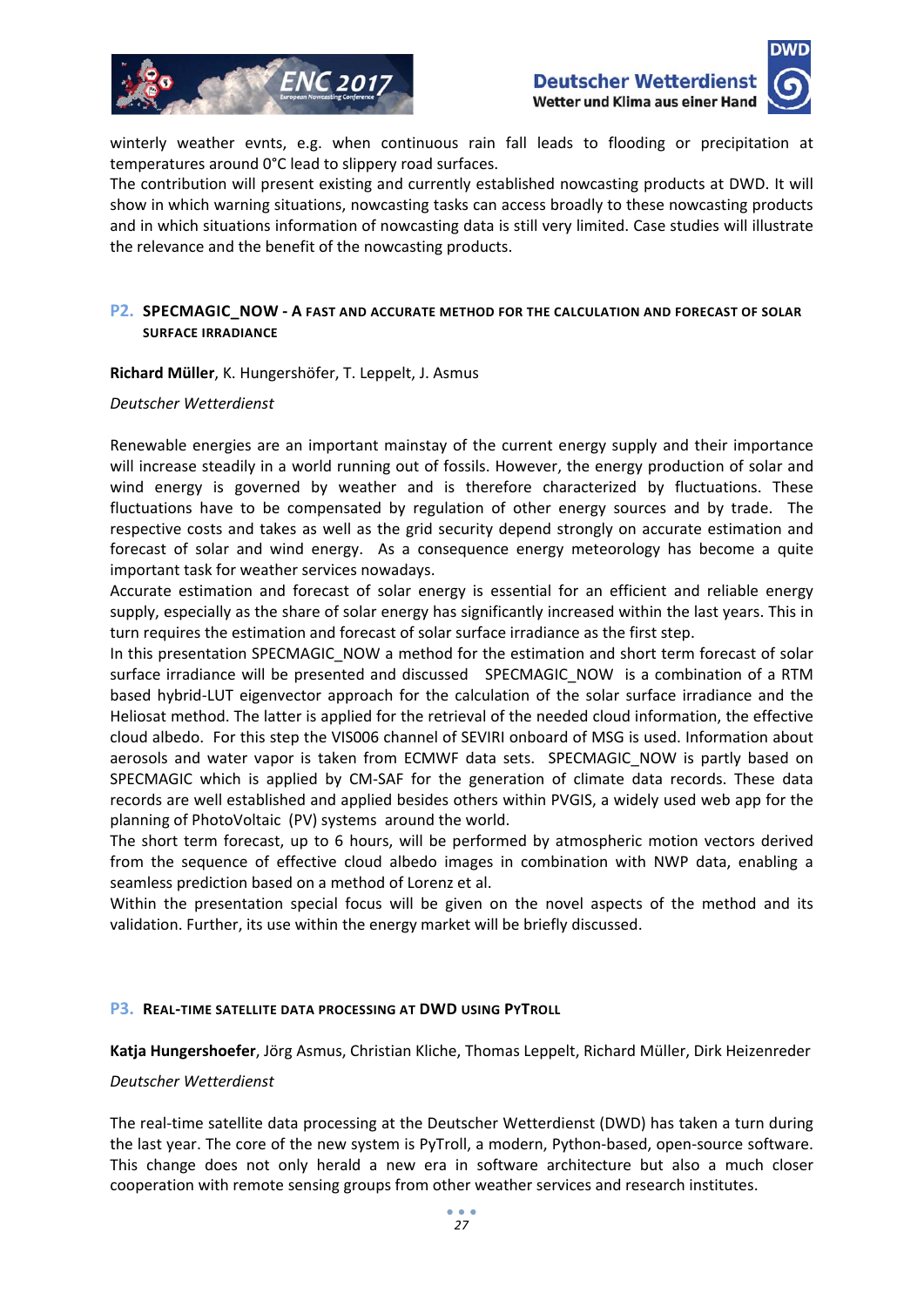



We illustrate the current status of the real-time satellite processing system at DWD. Our plans about the successive replacement of the former software, MTG readiness as well as a possible interface to the POLARA framework complete the presentation.

#### **P4. MULTI‐SENSOR CONVECTION DETECTION FOR AUTOMATIC METAR REPORTS USING RADAR, SATELLITE AND LIGHTNING DATA**

#### **Thomas Schubert**

#### *Deutscher Wetterdienst*

The German national weather service (DWD) operates manned weather stations at all 17 international airports. The half hourly flight weather observations (METAR) done by human observers are subject for full automation. The "AutoMETAR" project started in 2014 at DWD.

METARs provide information about the weather conditions at and in the vicinity of airports, e. g. wind, visibility, present weather, cloud cover and height, temperature and pressure. As showers and thunderstorms can be a security risk to civil and general aviation, it is necessary to encode convective clouds and present weather into the METAR. In order to detect towering cumulus (TCU), cumulonimbus (CB), showers (SH) and thunderstorms (TS) automatically, the sub‐project "autoKON" (automatic convection detection) was launched. Its aim is to use radar, satellite and lightning data. Remote sensing data have the advantage of an areal detection in contrast to local in‐situ measurements. Multiple data types are used to receive the highest benefit, robust products and to avoid product outages.

The work will outline the developed autoKON concept, shows future plans and first results. Radar, satellite and lightning data are first analyzed separately. Therefore the convective cloud mask by Berendes et al. (2008) was tested, a 2D fixed threshold radar cell detection is implemented and a lightning clustering algorithm used. A first version of the data fusion extracts information about thunderstorms in the vicinity of airports. Upcoming is the use of 3D radar data and a convective/stratiform separation for radar reflectivity, cloud detection for TCU and CB based on satellite information and finally the combination of all the analyzed data in a data fusion to determine the convective present weather and clouds.

#### **P5. RADAR BASED ANALYSIS OF CONVECTIVE STORMS USING MESOCYCLONE DETECTION AND COMPOSITE TRACK PRODUCTS**

#### **Thomas Hengstebeck**, Dirk Heizenreder

#### *Deutscher Wetterdienst*

The radar network of the Deutscher Wetterdienst (DWD) provides dual‐polarimetric 3D‐Doppler‐data of 1°x1km resolution in 10 elevations within a 5 min update cycle, supporting the identification and tracking of dynamic small‐scale weather phenomena.

The quality assurance of the 3D-Doppler-data includes a polarimetric clutter filter for both reflectivity and radial velocity sweep data. A dual PRF unfolding error correction is additionally applied to the radial velocity data giving a sound basis for shear calculations in downstream algorithms.

Within the mesocyclone detection algorithm, rotation signatures (features) found in the azimuthal shear matrices derived from the radial velocity sweeps of all radar sites are evaluated. Groups of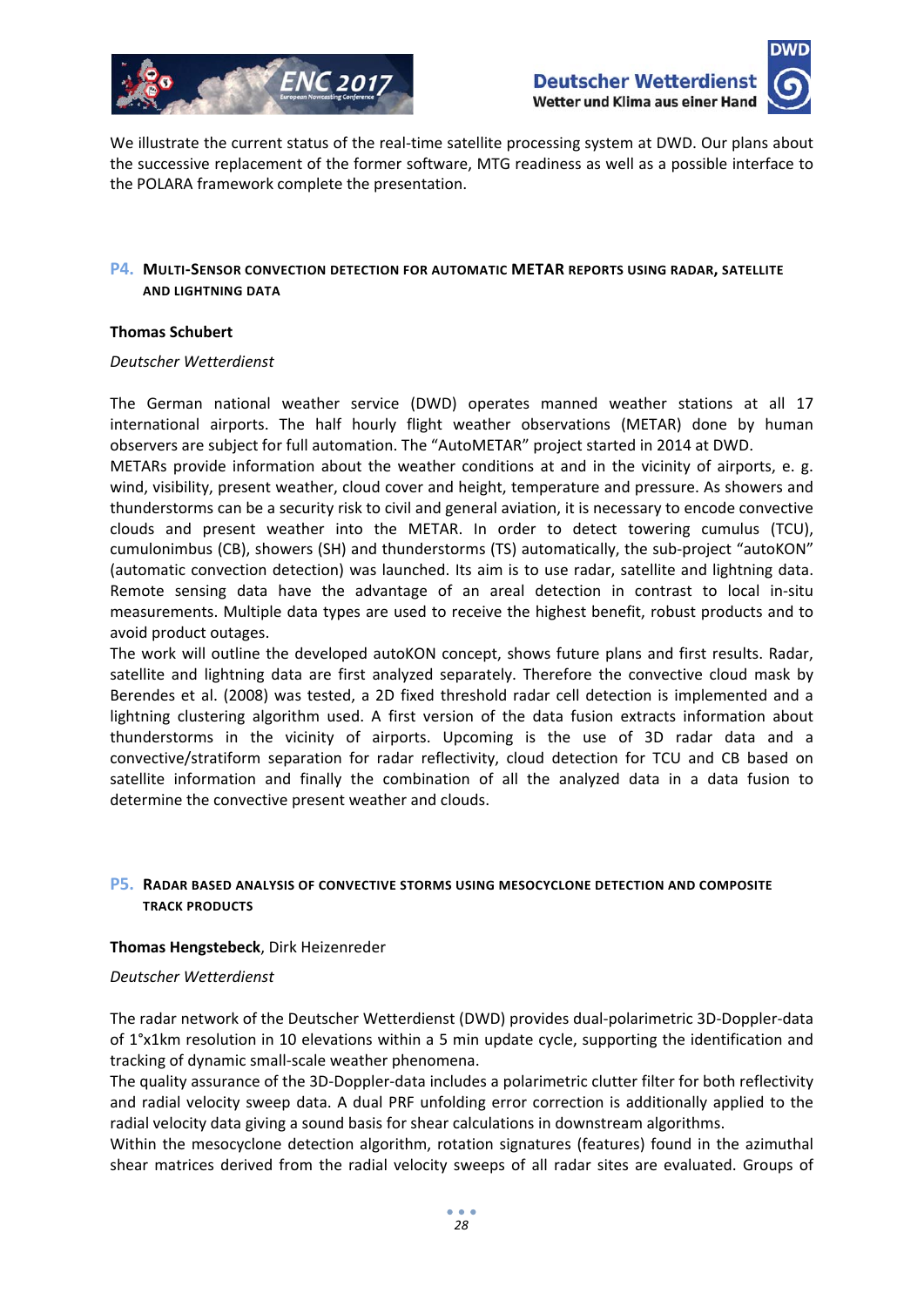





vertically correlated features are merged into mesocyclone objects, which are ranked according to a severity metric taking into account rotational strength and shape.

Further means for analyzing potentially severe cells are offered by the rotation- and VIL-/VIIcomposite products together with their tracks.

The rotation product is created by averaging the azimuthal shear as obtained from the radar volume scans in the vertical, so that random noise is suppressed while rotation is amplified in case of well developed "rotating columns". Grid‐based VIL (vertically integrated liquid water) and VII (vertically integrated ice) products are generated by vertical integration of the 3D-reflectivity data. In case of the VII product, the vertical integration starts at the ‐10°C‐level as estimated from COSMO‐DE model data. Both VIL‐/VII‐ and rotation algorithms operate on the radar sweep data of all DWD radar sites and directly produce composite products. So called track products are finally obtained by accumulating the VIL‐/VII‐ and rotation composites over a time interval of typically 3h to yield VIL‐ /VII‐track and rotation track composites, respectively.

All mentioned products are made visible to the forecaster at DWD by means of the NinJo meteorological workstation system. Meteorologists can judge the significance of mesocyclone detections using the severity scale as guidance and applying persistency and consistency checks (track of mesocyclone detections, additional occurrence of typical weather features e.g. hook echoes). Furthermore, cells with high severe weather potential in from of persistent vorticity (rotation) and hail or heavy precipitation (VIL/VII) show up as line structures in the respective track products.

The mesocyclone detection and rotation track as well as VIL‐/VII track algorithms will be introduced and the performance will be demonstrated by means of selected weather cases.

#### **P6. NOWCASTING OF THUNDERSTORMS WITH HIGH‐QUALITY 3D LIGHTNING DATA**

**Matthias Möhrlein**, Silvia Riso, Jakob Kohl, Hans‐Dieter Betz

#### *nowcast GmbH*

Nowcasting of thunderstorms has a long history and significant advancements have been frequently communicated, which improve both recognition of severe weather in near real‐time and numerical forecasting. Nevertheless, research continues, especially for improvement of reliable warning and alarm. In the present contribution a new approach is described that exploits stroke parameters from the European lightning detection network LINET in order to identify, analyse, and track thunderstorm cells continuously and in specific details than have not been available before.

Since 2006 LINET is in Europe‐wide operation and provides VLF/LF lightning data in real time and with unique properties. The three most important features are high detection efficiency yielding the reporting of weak strokes with currents down to about 2 kA, statistical location accuracy of some 100 m, and 3D‐discrimination of cloud strokes with determination of emission altitudes.

We present a powerful method for recognition and nowcasting of severe thunderstorms, characterized by the following features:

continuous and event‐driven analysis: occurrence of strokes is monitored and storm cells are newly identified or updated when either a pre-determined number of strokes have occurred, or a predetermined small time interval has elapsed.

more than some 10 different cell parameters are recalculated whenever a cell has been updated. Most influential parameters are number and density of strokes in time and space, absolute and relative fraction of cloud strokes, including their evolution of emission altitudes, and propagation in terms of direction and speed.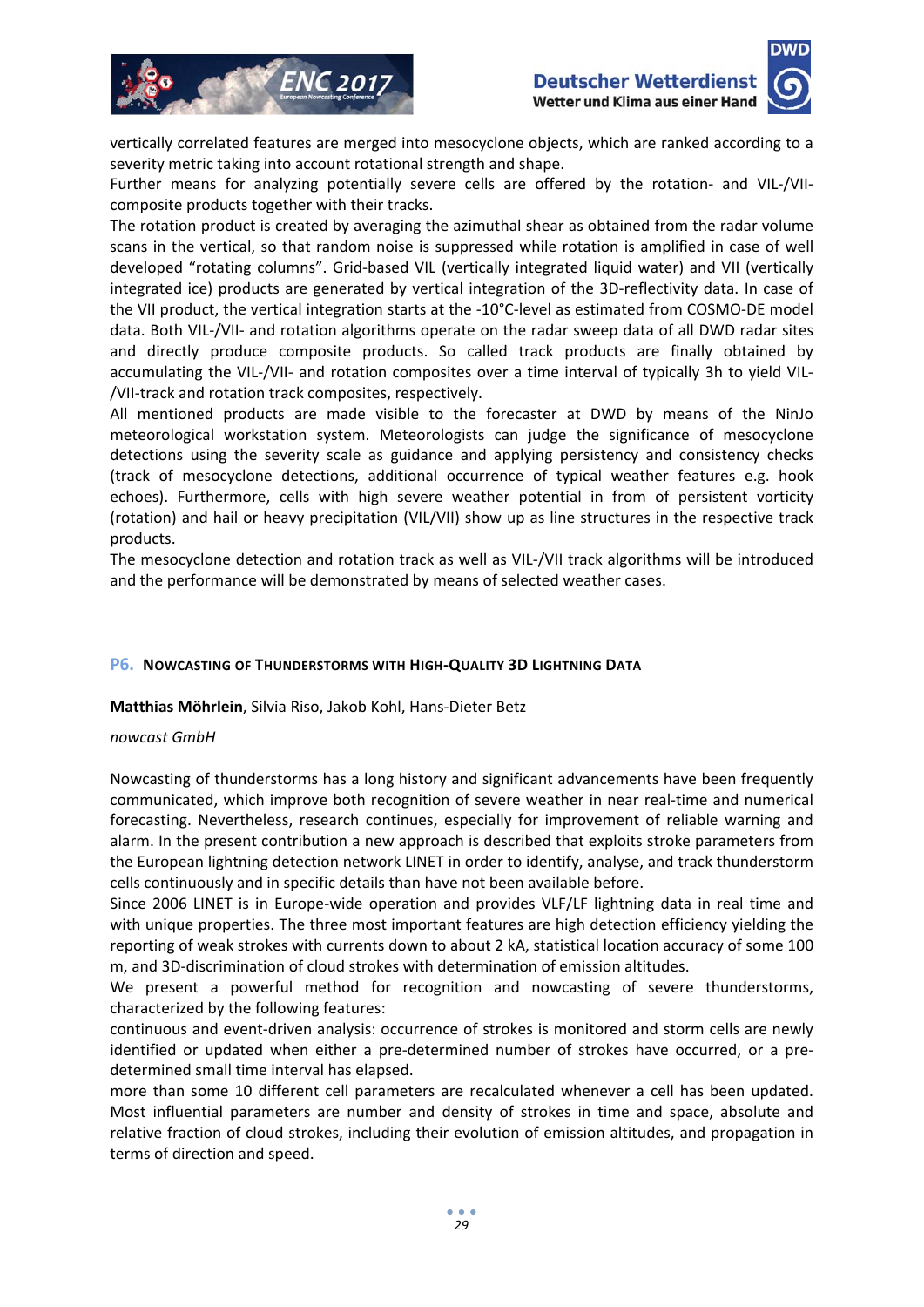



Besides consideration of the entire storm cells a particular algorithm is used that determines the core of the cells ('sub‐cells'), which represent the origin of most severe dangers such as strong updrafts, wind shear, heavy precipitation, and hail.

Severity levels can be assigned to sub‐cells and other areas of the tracked and nowcasted thunderstorm cells.

As a consequence, there is nearly no delay in recognizing the actual thunderstorm situation. There is virtually no influence of sampling or analysis intervals, and both tracking and nowcasting are as fast as possible when only observed lightning data is used. Even splitting and merging of cells can be taken into account at an early time. Evidently, warning and alarm becomes more reliable, and storm severity with related dangers can be reported in higher spatial and temporal resolution.

Examples will be shown, including nowcasting of hail and observational verification. The usefulness of sub‐cells is demonstrated, and reliability of warning and alarm is analysed as derived solely from lightning observations.

### **P7. HIGH‐RESOLUTION NUMERICAL MODELING OF A DISTINCT WEATHER EVENT, COLD SURGES OVER THE NORTHERN SOUTH CHINA SEA**

#### **Anupam Kumar**, Edmond Lo and Adam Switzer

#### *Nanyang Technological University, Singapore*

Cold surges are recognized as distinct extreme weather event that occur during East Asian Winter Monsoon. They are associated with the widespread outbreaks of cold continental air from Siberia and are characterized by strong northeasterly winds, sharp temperature drops and increased surface pressure. These surges cause strong convective activity over South China Sea AND often cause heavy rainfall, floods in the coastal regions. Since these events are associated with acute drop in temperature, they impose immediate adverse effect on human health and also cause sudden death. The present study reviews the modeling performance of the three cold surge events during the year 2008, 2009 and 2016 that was reported in Hong Kong. Among these, one of the most devastating Cold surge event that occurred in southeast China was in the year 2008. This resulted in 4 billion US dollar economic losses, damage of 11867 kilo hectares of Agricultural crops and imposed adverse effect on human life and killed as many as 129 people. In 2016, under the influence of such Cold Surge event, the Hong Kong Observatory recorded a minimum temperature of 3.1 degrees on January 24, 2016. This is considered to be the coldest weather in the past 59 years of the record and the coldest day since 1957. Thus such an extreme event is a big challenge to model for the purpose of weather forecasting. The study aims to model these events in a finer detail using the high resolution Reanalyzed data, Satellite based remote sensed wind data and a very high resolution Numerical Modelling approach i.e. combining fine resolution Reanalysis Data from ECMWF, high resolution Advanced Scatterometer Data Products (ASCAT) comprising wind data and very high resolution Weather Research & Forecast (WRF) model. These results provide guidance for forecasting the strength of cold surges in the short range time scale over HK and in the nearby coastal regions of the SCS.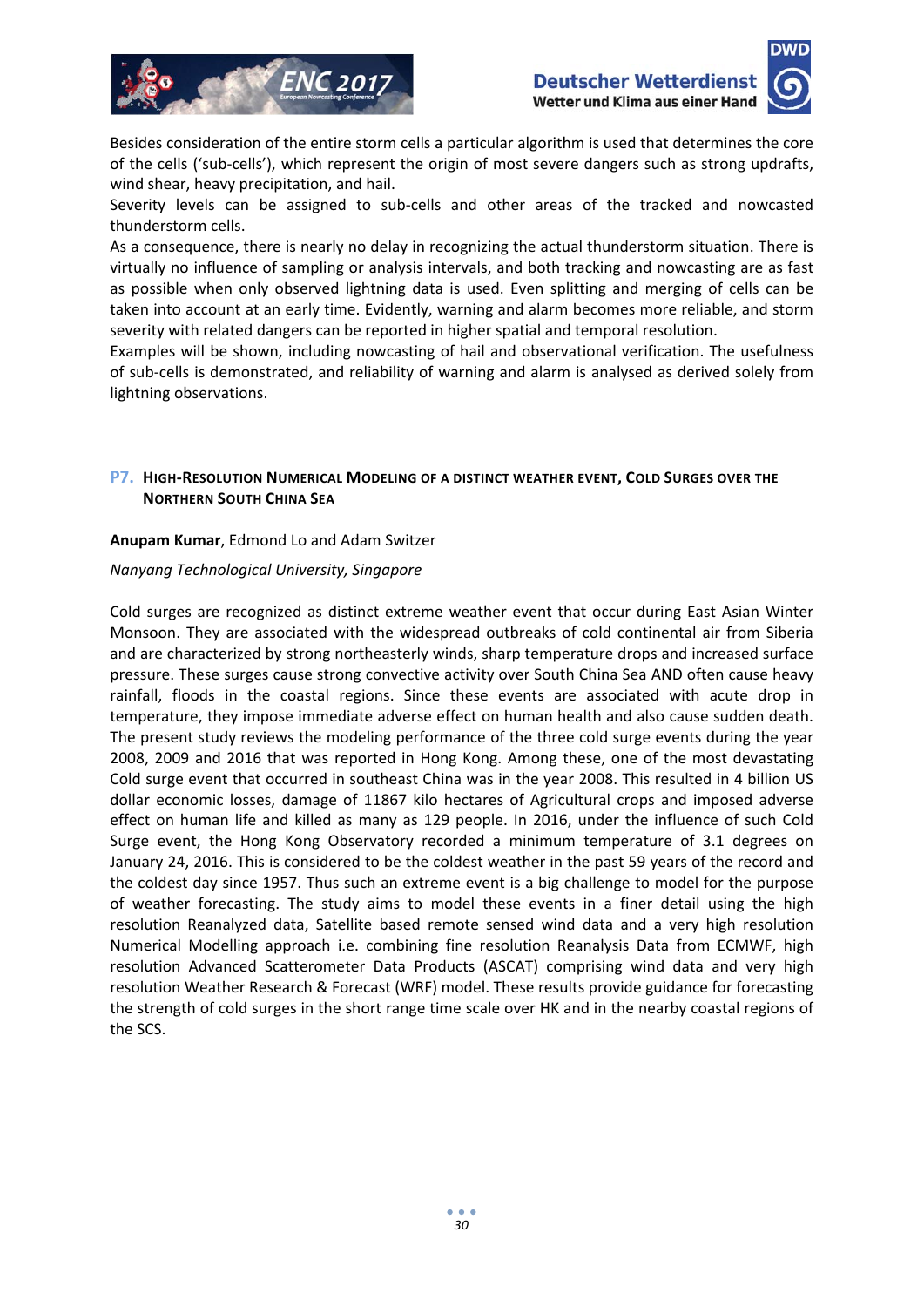

#### **P8. DEVELOPMENT OF A NEW SEAMLESS PREDICTION SYSTEM FOR VERY SHORT RANGE CONVECTIVE‐SCALE FORECASTING AT DWD**

**Ulrich Blahak**, Roland Potthast, Kathrin Wapler, Axel Seifert, Alberto De Lozar, Elisabeth Bauernschubert

#### *Deutscher Wetterdienst*

At DWD a new internal project has been set up to develop its future seamless ensemble prediction system for convective-scale forecasting from observation time up to  $+6$  h  $/ +12$  h forecasts. The focus is on severe summertime convective events with their associated hazards (heavy precipitation, hail, wind gusts, etc.).

Up to now, for the first 1-2 h this relies mostly on observation-bsaed nowcasting products, whereas convection‐allowing ensemble NWP (COSMO‐DE‐EPS) is only able to reach/outperform the quality of nowcasting at later times. New NWP forecasts are started only every 3 h and after some technical time delay.

Moreover, nowcasting and ensemble NWP are treated as two separate and independent methods, and there are few common products available for the forecasters.

The goal of the new project is to narrow down these gaps, on the one hand by enhancements to both nowcasting and NWP separately and on the other hand by mutual information exchange and combination, to further enhance the quality of both. High-resolution observational data (radar, satellite, GPS‐derived moisture, etc.) will be exploited. We consider in particular:

- Nowcasting ensembles, ensembles of "objects", also informed by uncertainties from NWP
- Life cycle in nowcasting, informed by radar, lightning and satellite data and by informations from NWP
- Rapid Update Cycle (RUC) ensemble NWP (km‐scale, LETKF, hourly update, ~40 members, 2‐moment microphysics including hail)
- Assimilation of radar‐ and satellite data in ensemble NWP (native observations as well as nowcast "objects")
- New products combining nowcasting and NWP for our forecasters.

This project has been started very recently and the poster will give an overview on the plans. Further, results of preliminary case studies are shown to motivate the project.

#### **P9. PROJECT WEXICOM ‐ WEATHER WARNINGS: FROM EXTREME EVENT INFORMATION TO COMMUNICATION AND ACTION**

#### **Thomas Kox**, Tobias Pardowitz, Nadine Fleischhut, Martin Göber

#### *Freie Universität Berlin*

In an inter- and transdisciplinary approach involving meteorology, social sciences, and psychology, the project WEXICOM of the Hans‐Ertel‐Centre for Weather Forecasting (HErZ) investigates the optimal use of weather forecasts -with a focus on severe weather and warnings - to the benefit of the society. The ultimate goal is to facilitate transparent and effective communication of risk and uncertainties to specific user groups in order to foster recipients' ability to make decisions that reduce the risk of loss and damage.

A key element of the approach is the statistical modelling of the impacts of severe weather, thus providing a link between probabilistic weather information and risk‐based warnings. As an example, an analysis of the relation between local thunderstorm conditions and the occurrence of local fire